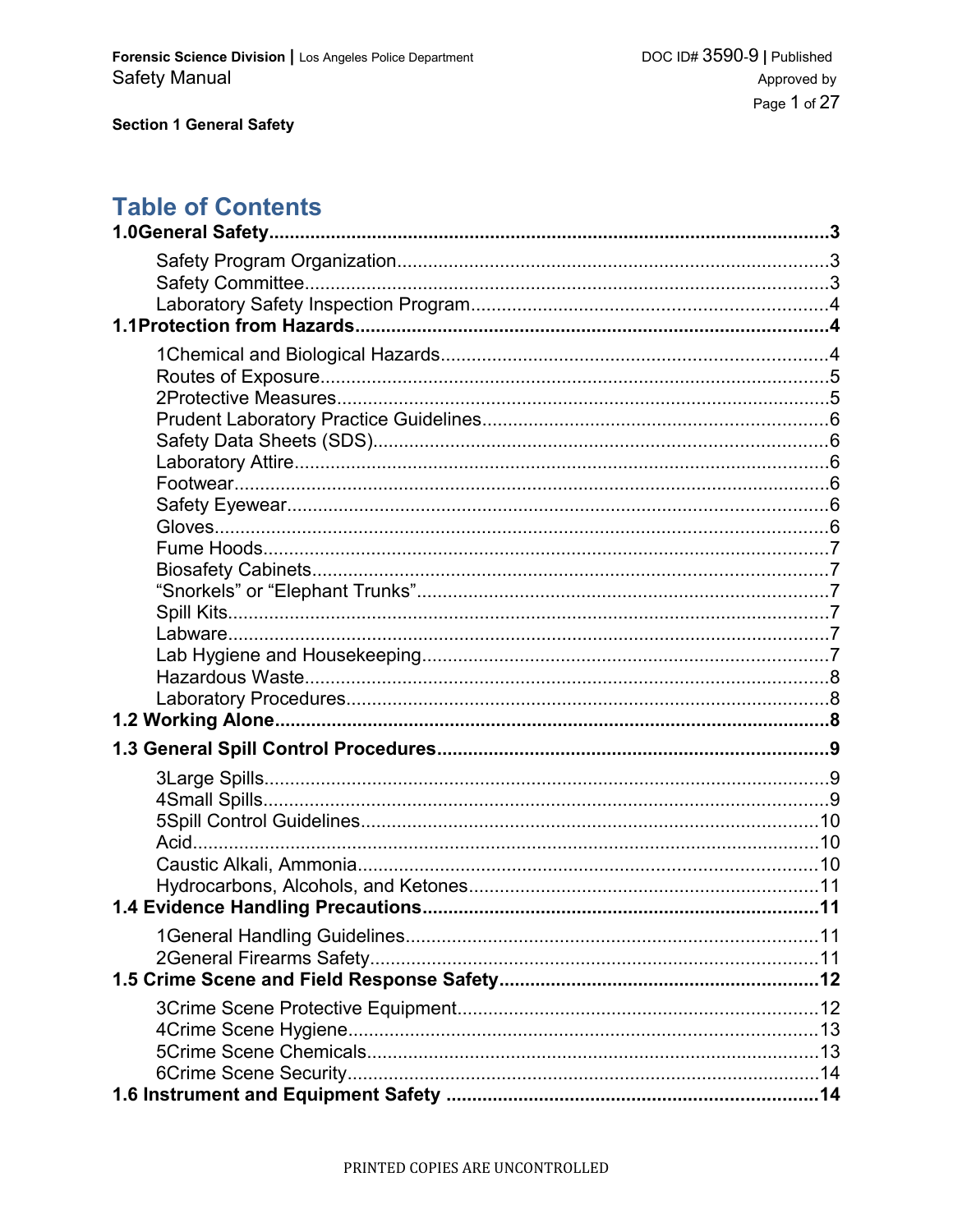| Motor Transport Division (MTD) Full Service Towing and Roadside Assistance21 |  |
|------------------------------------------------------------------------------|--|
|                                                                              |  |
|                                                                              |  |
|                                                                              |  |
|                                                                              |  |
|                                                                              |  |
|                                                                              |  |
|                                                                              |  |
|                                                                              |  |
|                                                                              |  |
|                                                                              |  |
|                                                                              |  |
|                                                                              |  |
|                                                                              |  |
|                                                                              |  |
|                                                                              |  |
|                                                                              |  |
|                                                                              |  |
|                                                                              |  |
|                                                                              |  |
| 1.                                                                           |  |
|                                                                              |  |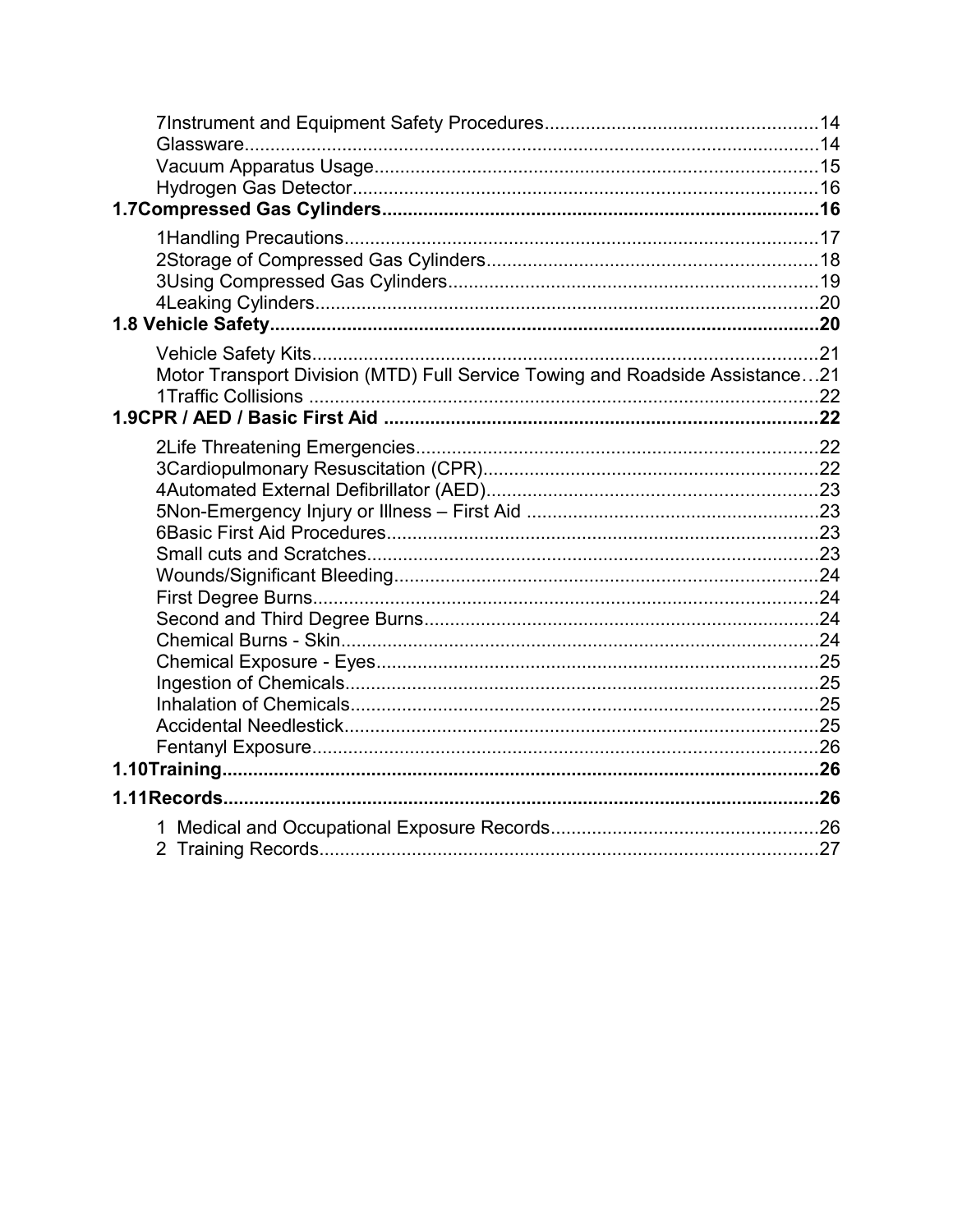### **1.0 General Safety**

The Criminalistics Laboratory Safety Manual is designed to provide general information and guidelines regarding laboratory safety practices. This Safety Manual complies with the recommended guidelines of Title 8 of the California Code of Regulations, federal and state legislation related to bloodborne and airborne pathogens, hazard communication, and chemical hygiene, and the Los Angeles Police Department Manual, City of Los Angeles policies and guidelines where applicable.

Each laboratory employee is expected to follow safety procedures in all phases of work. The scope of the safety guidelines shall be applied within the laboratory, at satellite sites and while in the field during crime scene investigations.

### **Safety Program Organization**

The Laboratory Director is responsible for the laboratory safety program. The Laboratory Director has designated the Quality Manager to be the Safety Manager. The Quality Manager may designate another qualified individual as the Laboratory Safety Officer. Working under the direction of the Laboratory Director and/or Quality Manager, the Laboratory Safety Officer can be delegated responsibilities involving the laboratory safety program.

Each Supervising Criminalist is responsible for reporting all health and safety hazards to the Safety Officer and ensuring that all employees observe safety procedures. Each employee is responsible for complying with the safety program, taking all required safety precautions, and immediately notifying supervisory personnel of any safety hazards and/or concerns.

### **Safety Committee**

The Laboratory Safety Committee assists in promoting a safe working environment at all Criminalistics Laboratory facilities. The Safety Committee is chaired by the Quality Manager, and the committee members include: the Laboratory Safety Officer, the Floor Wardens from each of the five floors at the Forensic Science Center.

The Safety Committee Chair presents inspection reports and discusses safety issues with laboratory management. The primary responsibilities of the Safety Committee include: conducting the regular safety inspections as specified in the Laboratory Safety Inspection Program, check for compliance with safety regulations, develop and conduct safety education activities, and keep current with safety regulations.

All written records generated by the Safety Committee are maintained in the Quality Assurance Unit for three years.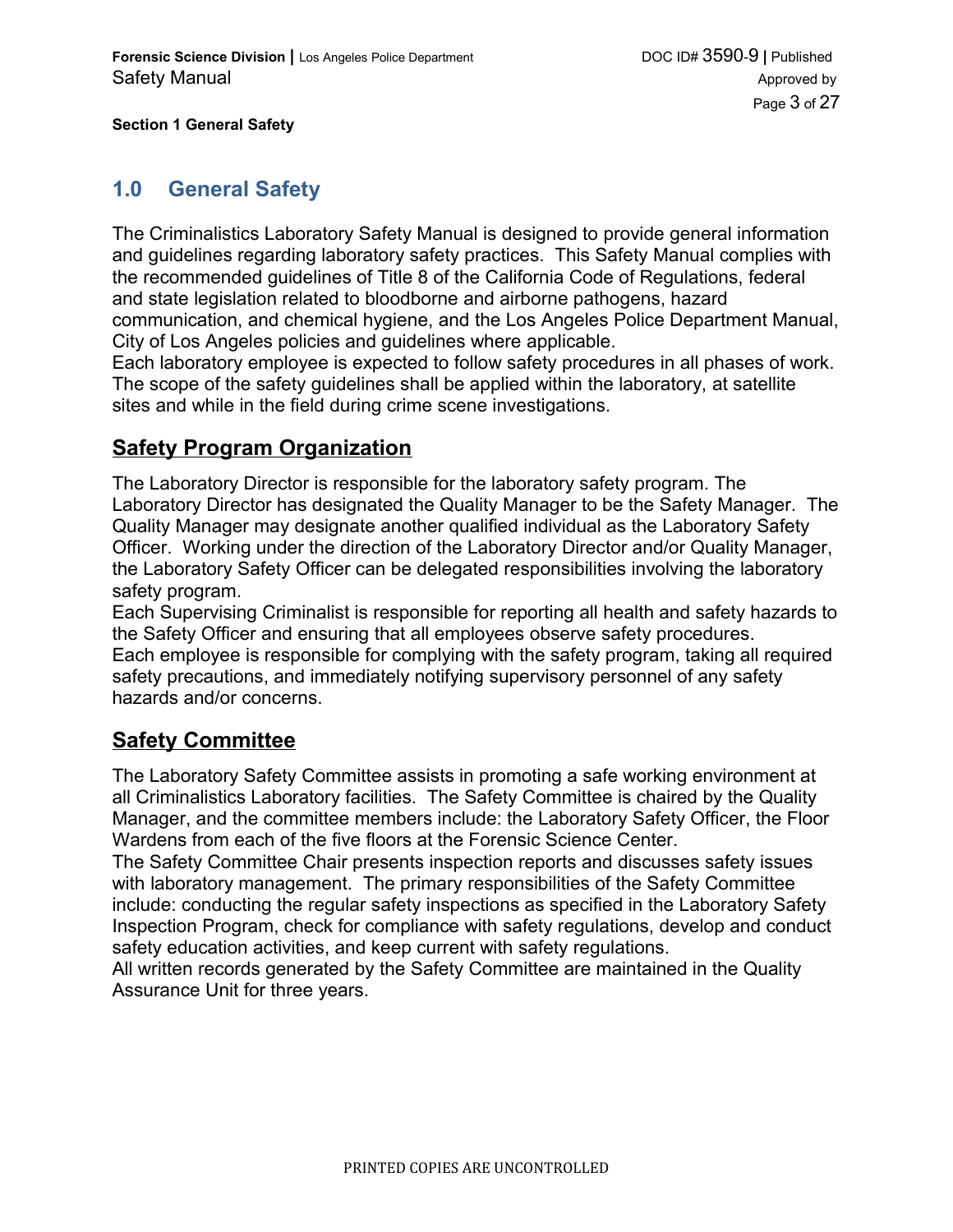# **Laboratory Safety Inspection Program**

The Laboratory Safety inspection complies with the elements of the California Code of Regulations Title 8, Subchapter 7, Section 3203, which details the elements of employer safety inspections.

The Quality Manager is responsible for implementing and maintaining the Criminalistics Laboratory Safety Inspection Program.

The program consists of semiannual inspections of all Criminalistics Section facilities and equipment. The first semiannual inspections are conducted by unit supervisors or designee, and the second semiannual inspections are conducted by the Safety Committee.

The Safety Inspection Checklist is used to guide the inspection activities. The Safety Inspection Checklist includes checks:

- Safety Equipment (e.g. safety shower and eyewash station inspection cards)
- Chemical Storage/Disposal and Waste (e.g. chemical storage, labels)
- Environment (e.g. overhead cabinets appropriately used)
- Radiation Safety
- Fume and Biological Hoods (e.g. flow storage, flow, and certification)

Deficiencies are documented on the checklist, and the Supervising Criminalist responsible for the area must respond with acknowledgement and a corrective strategy. The completed checklists are reviewed by the Safety Officer. The Safety Inspection Checklists are maintained in the Quality Assurance Unit at least one year, per Title 8, Section 3203 of the California Code of Regulations.

# **1.1 Protection from Hazards**

Protective measures against infectious agents which may be encountered in the laboratory should primarily be directed against the main routes of transmission. Measures must also be reinforced by careful attention to laboratory cleanliness, housekeeping, and hygiene. Laboratory supervisors must carefully evaluate potential hazards that may exist in different laboratory procedures, and delineate appropriate safety measures to ensure minimal exposure to hazards.

# **1 Chemical and Biological Hazards**

The Criminalistics Laboratory employees routinely handle physiological fluids and chemicals which are potentially hazardous. Evidence specimens and related materials must be handled appropriately to protect the analyst and co-workers from contamination. The hazard of each sample will vary according to the susceptibility of the individual, the route of exposure, and the nature and concentration of the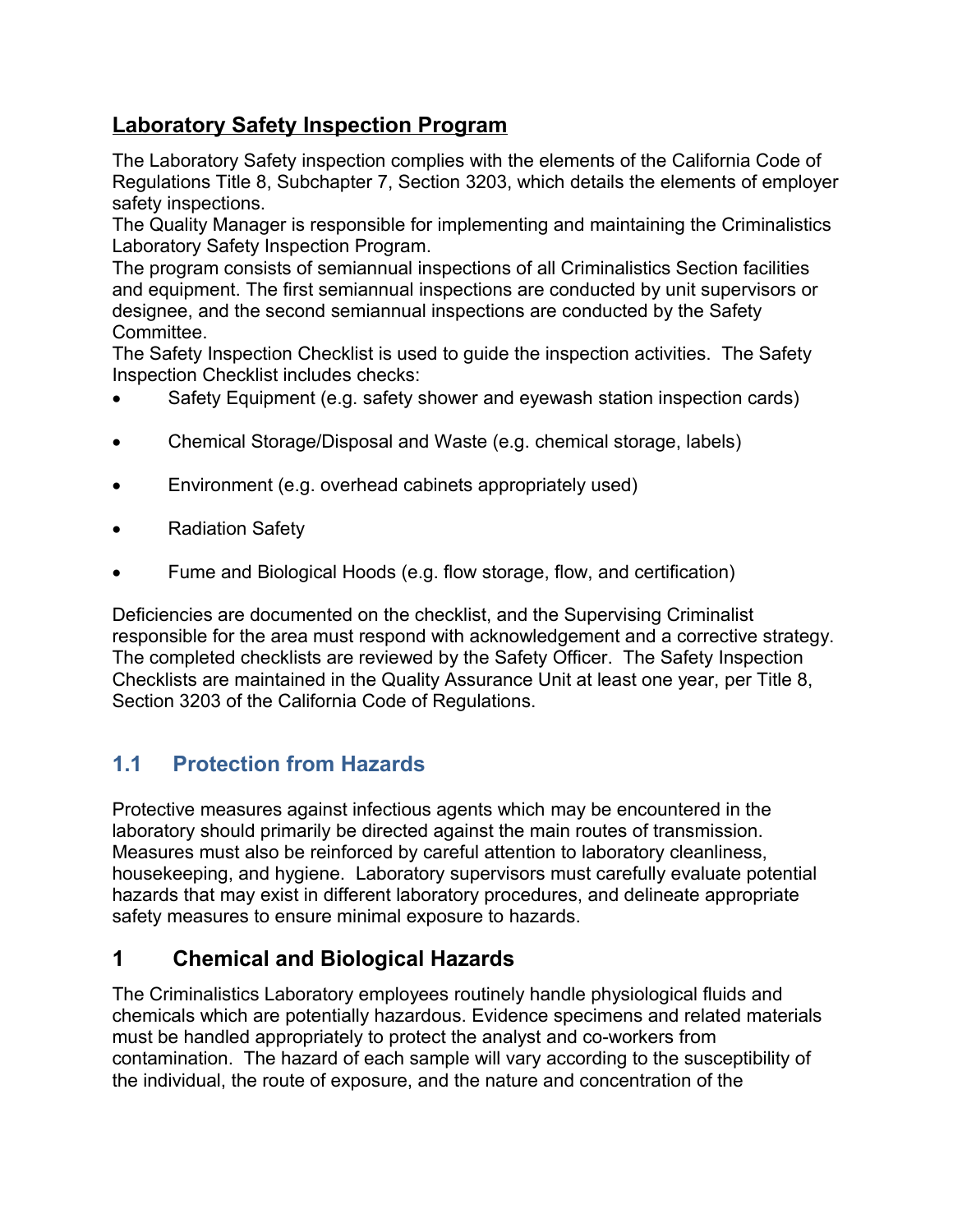contaminant. Chemical and biological contamination can occur through absorption, inhalation, inoculation, vectors, ingestion, or radiation.

### **Routes of Exposure**

**Absorption** - Breaks in the naturally contiguous skin surface, especially on the hands, are portals of entry for infectious agents. Penetration through the intact surface of the skin is possible by some infectious agents and chemicals, while others may enter through the conjunctiva of the eye or other mucous membranes as a result of contact with contaminated hands or direct contact by the source of contamination/hazard. **Inhalation** - Contaminating agents that become airborne pose a hazard if inhaled. Infectious agents may become airborne through accidental spills, dropped glassware, centrifuging, vortexing, sonication, transfer pipetting, sample homogenizing, flaking of dried stains, removal of Vacutainer® caps, and mechanical handling of evidence items. **Direct Inoculation** - Broken glassware, needles, scalpels, forceps, biological probes, knives, syringes and staples on evidence packages are potential sources of inoculation through which infectious agents are introduced into the bloodstream. Some types of evidence, e.g., bloody knives and glass fragments, are potential sources of biological infection if not properly handled. The collection of blood standards from laboratory personnel is another potential source of infection.

**Vectors** - Ticks, fleas, body lice, and other ectoparasites sometimes found in evidence items are potential sources of infection.

**Ingestion** - Smoking, eating, or drinking after handling evidence specimens may result in ingestion of infectious agents or hazardous chemicals. Actions such as mouth pipetting, placing pens or pencils in one's mouth, fingernail biting, or hand contact with mucous membranes may also result in contamination.

**Radiation** - Energy from various instruments used in the laboratory and in the field pose a special danger to skin and eyes. LASERs, Alternate Light Sources (ALS), ultra-violet (UV) lamps, etc. all require the use of protective eyewear to guard against radiation damage. Monitoring badges for gamma and alpha radiation must be worn where the possibility of exposure exists.

### **2 Protective Measures**

Chemical exposures related to reagent usage and evidence handling is similar to modes of transmission for biological pathogens. The guidelines are applicable to both chemical and biological risks. The following guidelines are based on the premise that organization, good housekeeping, personal hygiene, proper techniques and discipline can all help avoid contamination, and are a general discussion for basic protection. Specialized equipment for each hazard is discussed in subsequent sections of the Safety Manual. If necessary, utilize a combination of protective measures to achieve maximum level of protection and minimize exposure.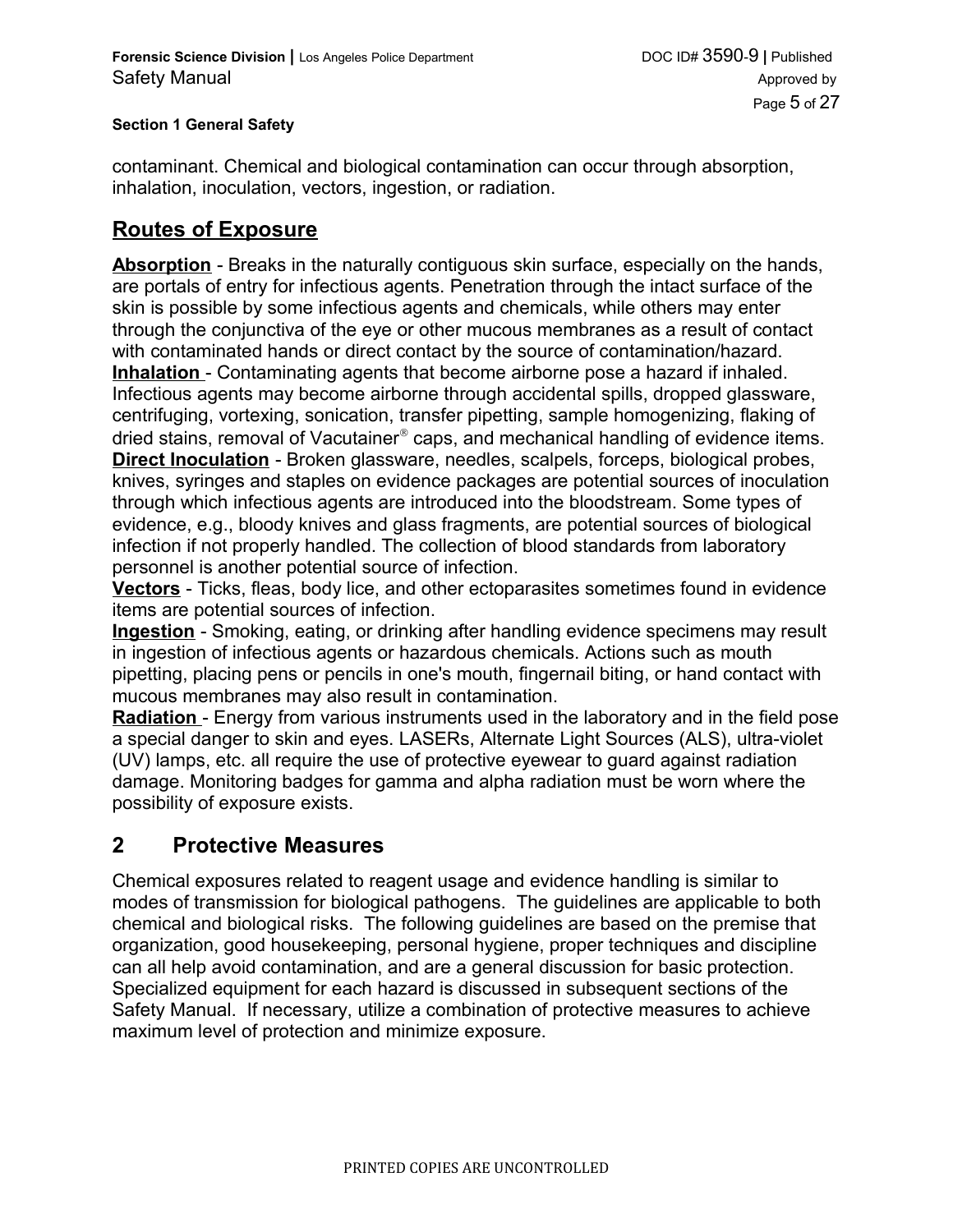# **Prudent Laboratory Practice Guidelines**

Any employee who detects a possible hazard should immediately report it to a supervisor or designee for appropriate action.

# **Safety Data Sheets (SDS)**

Hazardous chemicals must have an associated Safety Data Sheet. The SDS will be near the area the chemical is used, and it is accessible and available to anyone working with the chemical.

# **Laboratory Attire**

A lab coat or apron should be worn when working with hazardous materials. Always wear clothing that minimizes the amount of skin that can be exposed to potentially harmful chemicals. If legs are bare or exposed, an apron should be worn. Lab coats or aprons, if not disposable, should be laundered on site, or commercially laundered. The laboratory offers both commercial laboratory coat service, and houses laundry amenities on site. Laboratory coats or jumpsuits, or field response clothing, shall be removed prior to entering conference rooms, offices, lunch rooms, or any carpeted area in order to keep these rooms free of chemical and biological contaminants.

# **Footwear**

Shoes that cover the feet, including the toe and heel, are to be worn in laboratory areas at all times. Shoes which do not protect the feet from spilled chemicals and other laboratory hazards are not allowed.

# **Safety Eyewear**

Safety glasses, appropriate to protect against injury, shall be worn whenever the potential for eye injuries, or the eye as a portal of entry exists. Eye protection against UV, IR and LASER radiation will be worn whenever applicable.

# **Gloves**

Gloves shall be worn when handling potentially hazardous or infectious materials. The type of glove used must be impervious to the hazardous material being handled; glove manufacturer specifications should be followed. [Consult Section 3.0 Chemical Hygiene](http://10.250.71.210/Qualtrax/ShowDocument.aspx?ID=3581)  [Plan](http://10.250.71.210/Qualtrax/ShowDocument.aspx?ID=3581) for additional information regarding gloves and chemicals.

Personnel with breaks in the skin surface should cover the affected area with a waterproof bandage prior to utilizing gloves. Employees with latex allergies should request an alternative glove type through the unit supervisor.

Gloves may also be necessary for protection against non-chemical or non-biological hazards, such as abrasion, thermal, puncture, and cut protection. Appropriate gloves for the application shall be worn while working with a hazard risk.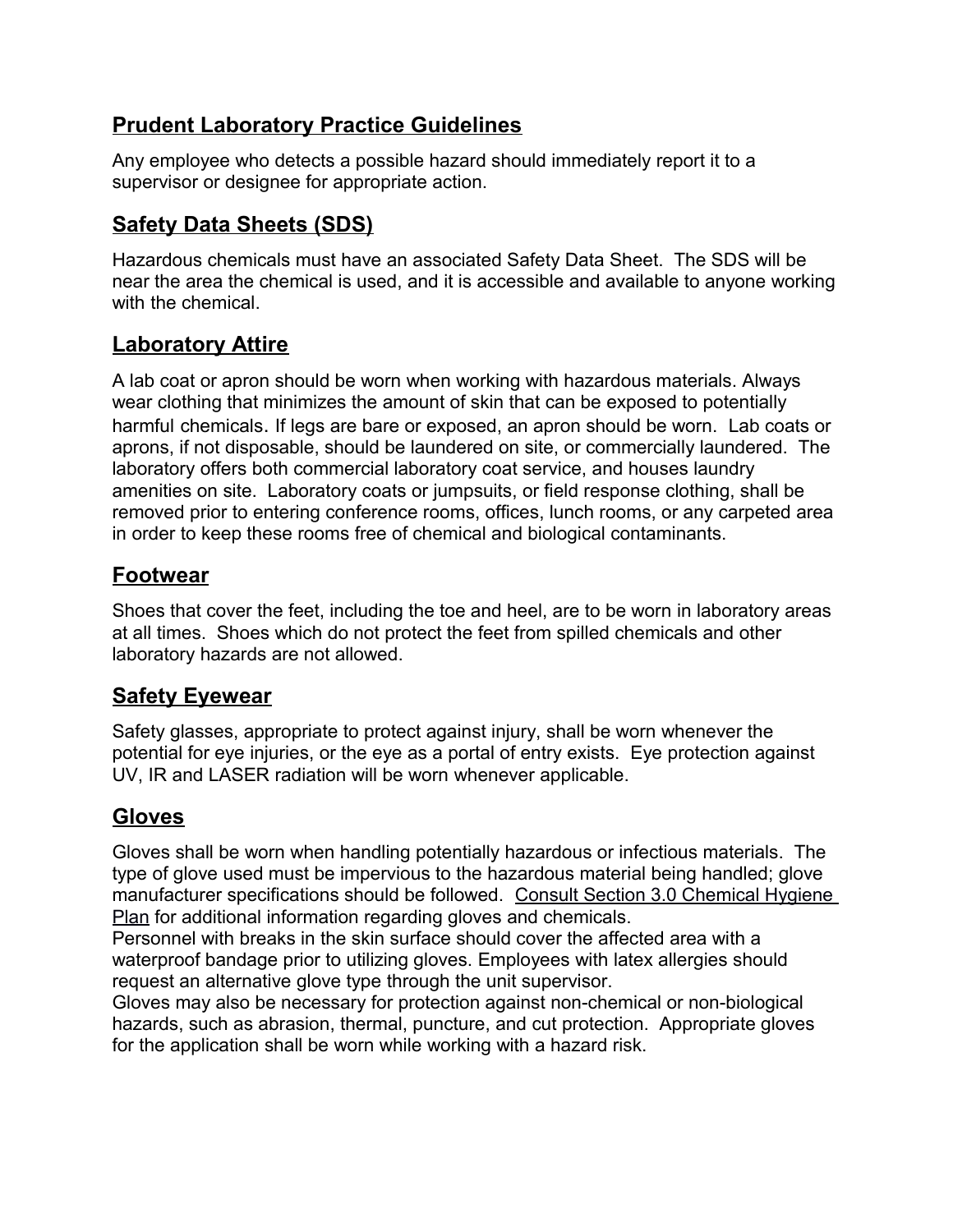Avoid touching unprotected areas of the body while wearing gloves. Hands should be washed frequently, and shall be washed after exposure to contamination and prior to leaving the analytical work area.

### **Fume Hoods**

Fume extraction hoods provide respiratory protection against substances with an inhalation hazard. Hoods must be used properly to be effective. Conduct procedures with the sash pulled down below the maximum recommended height to ensure proper flow rate. Work should be performed at least 6 inches inside the hood to prevent vapors from escaping into the laboratory. Hoods should not be used for storage, and should be free of clutter.

### **Biosafety Cabinets**

The specialized biosafety cabinets use HEPA filters to protect laboratory personnel and the environment from aerosols or droplets that could spread biohazardous materials. Particulate free air is passed down from the top of the hood and across the work surfaces, and is captured before entering the analyst breathing zone. Biosafety cabinets provide biological protection for both the user and the specimen.

The air in biosafety cabinets is re-filtered before being exhausted, back into the laboratory. For this reason, biosafety cabinets cannot be safely used with hazardous gases and vapors.

### **"Snorkels" or "Elephant Trunks"**

Local, movable exhaust systems are available and intended for small work areas or machines.

# **Spill Kits**

Each laboratory area should have a spill kit available. All spills shall be cleaned up promptly, following the [spill control procedures,](#page-8-0) using an appropriate spill kit, and waste disposed of properly. If spill kit materials are consumed, please notify the unit supervisor immediately.

### **Labware**

Equipment or implements used to handle evidence specimens shall be disposed of or decontaminated properly after each use.

Broken or chipped glassware shall only be disposed of in a suitable "sharps" container, or sturdy sided "burn" box if contents of the glassware are potentially infectious.

# **Lab Hygiene and Housekeeping**

No oral pipetting of any substance is permitted.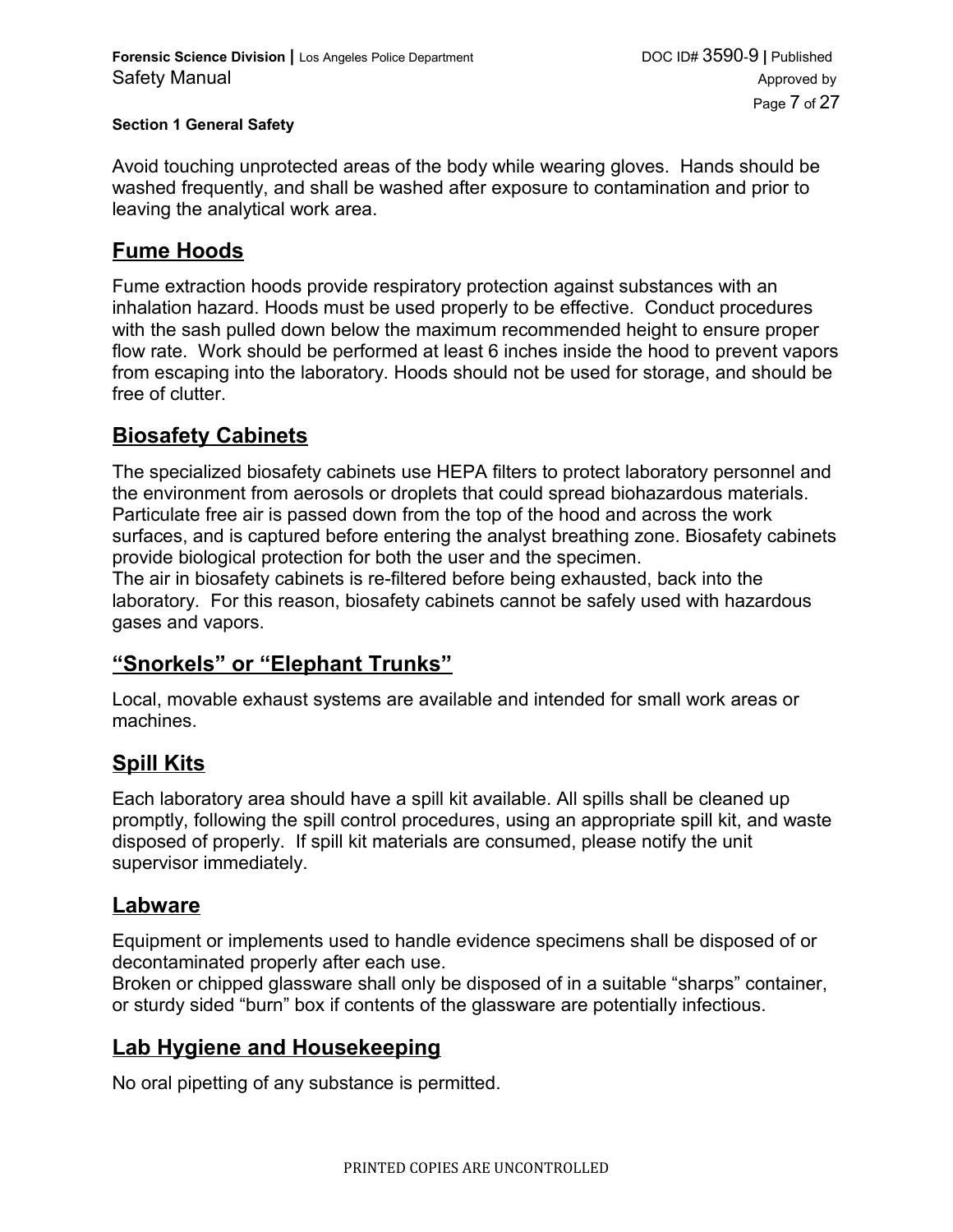No eating, drinking, or smoking is permitted in the laboratory work areas or where the hazard of contamination exists. No food will be stored in the analytical areas or in an evidence storage refrigerator or freezer.

Analytical, clerical, and evidence reception areas subject to contamination must be kept clean and shall be decontaminated regularly. Laboratory work spaces should be kept organized and free of clutter. Any benchkote or paper covering work tops should be changed regularly.

If feasible, at least one sink and work area should be designated for biological cleanup and shall be stocked with antibacterial soaps, bleach, and any other appropriate decontaminating agents.

# **Hazardous Waste**

All waste material contaminated with potentially infectious materials shall be discarded into biohazard waste receptacles. The receptacles shall be replaced as needed. Employees responsible for the disposal of biohazard receptacles shall review [Section](http://10.250.71.210/Qualtrax/ShowDocument.aspx?ID=3580)  [2.0 Bloodborne Pathogens Exposure Control Plan,](http://10.250.71.210/Qualtrax/ShowDocument.aspx?ID=3580) and wear protective clothing and gear as specified.

Chemical waste should not be discarded in the sink, or poured back into stock bottles. Pour reagent and chemical waste into appropriately labeled bottles. Refer to [Section 3](http://10.250.71.210/Qualtrax/ShowDocument.aspx?ID=3581)  [Chemical Hygiene Plan](http://10.250.71.210/Qualtrax/ShowDocument.aspx?ID=3581) for specific disposal policies and procedures.

# **Laboratory Procedures**

Procedures involving hazardous substances shall be performed in fume extraction hoods. All chemical spraying shall be performed in a hood. Disposable or Teflon<sup>®</sup> coated backdrop materials should be used in fume hoods where chemical spraying occurs.

Residual material should be wiped off of the external surfaces of reagent containers following use. Working solutions of reagents, chemicals, or materials should never be poured back into stock containers.

# **1.2 Working Alone**

Individuals using hazardous chemicals should not work alone. Another individual capable of coming to the aid of the worker should be in visual or audio contact.

- If working alone is necessary, the worker should have a phone immediately available to contact another person (who knows that he or she is being relied upon) in the event of an emergency.
- If no one from the laboratory is available, the worker should coordinate with another person in the building to check in periodically.

The unit supervisor is responsible for determining whether the work requires special precautions, such as having two people in the same room for particular operations.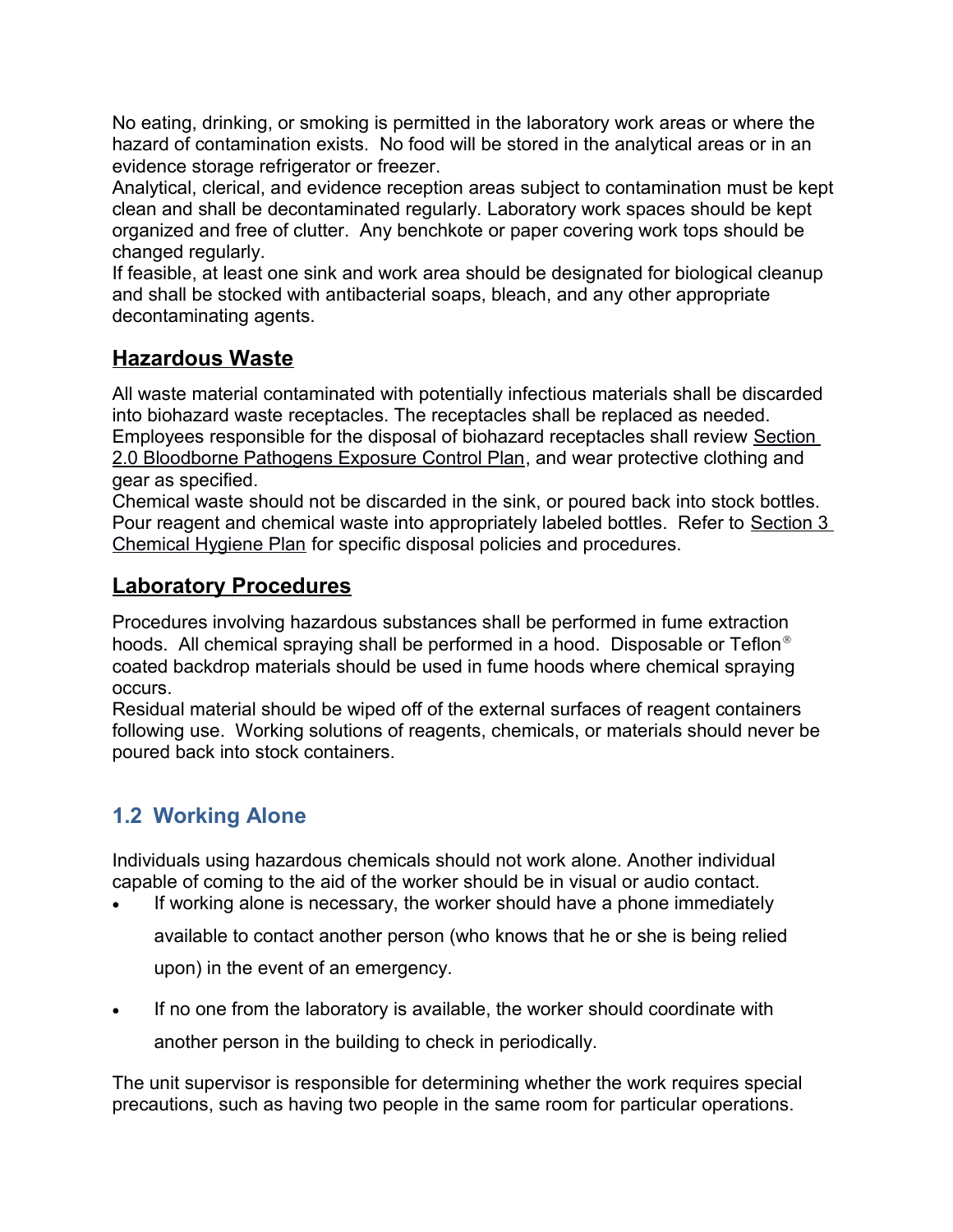### <span id="page-8-0"></span>**1.3 General Spill Control Procedures**

The following procedures should serve as a guide for planning for spill response. All spills are different, so procedures serve as guidance only. If specialized materials are being used and present a unique spill hazard, a spill response plan shall be documented prior to using the material. The following procedures shall be followed for spill response. Spill kit location and response should be reviewed prior to beginning work with hazardous materials.

### **3 Large Spills**

In the event of a spill which involves the large quantities of chemical or hazardous materials (more than 1 gallon or 5 liters), a material that poses an immediate risk to health, or a material which is flammable or explosive:

- Notify other occupants of the room, and evacuate the area immediately
- Notify a supervisor immediately
- Consult with a Hazchem Team Member
- Call 911 (if large quantities of flammables or explosives are involved)

If the accident involves personal injury or chemical contamination, follow the steps as appropriate and at the same time:

- Move the victim from the immediate area of fire, explosion, or spill (if this can be done without further injury to the victim or you.)
- Locate the nearest emergency eyewash/drench hose or safety shower. Remove any contaminated clothing from the victim and flush all areas of the body contacted by chemicals with copious amount of water for at least 15 minutes
- Administer first aid as appropriate and seek medical attention

### **4 Small Spills**

In the event of a spill which involves small quantities (less than 1 gallon or 5 liters) of chemical or hazardous materials, a material that does not pose an immediate health risk, and does not involve chemical contamination to the body:

- 1. Notify laboratory personnel near the accident.
- 2. Isolate the area. Close lab doors and evacuate the immediate area if necessary.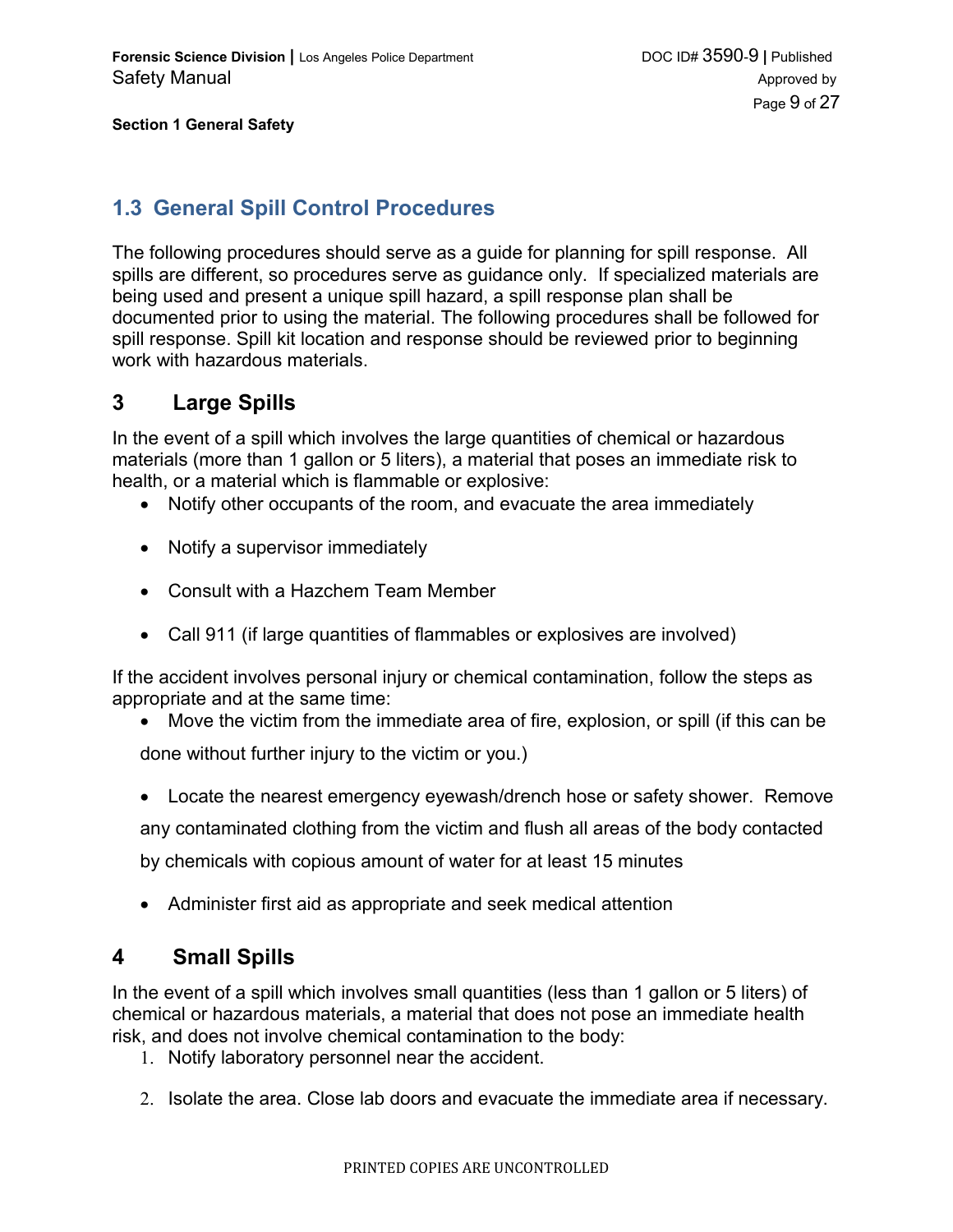3. Remove ignition sources and unplug nearby electrical equipment.

4. Establish exhaust ventilation. Vent vapors to outside of building only.

5. Locate spill kit.

6. Choose appropriate personal protective equipment. (Only use a respirator if fit testing and training have been completed)

7. Confine and contain spill. Cover with appropriate absorbent material. Acid and base spills should be neutralized prior to cleanup. Sweep solid material into a plastic dust pan and place in an appropriate container.

8. Wet mop the spill area. Be sure to decontaminate broom, dustpan, etc. Place all contaminated items and protective equipment into the appropriate container.

9. Notify the unit supervisor.

10. Consult with a Hazchem Team member if questions arise regarding proper disposal.

Details regarding the response and cleanup of specific chemical spills can be found in Section 3.0 Chemical Hygiene Plan.

# **5 Spill Control Guidelines**

The procedures for large and small spills should be followed, using the specific spill category for additional information.

# **Acid**

Cover the contaminated surface with sodium bicarbonate, or soda ash and slaked lime mixture (50-50). Mix and add water if necessary to form a slurry. Consult with a member of the Hazardous Chemical Team regarding disposal of the slurry.

# **Caustic Alkali, Ammonia**

Solids should be swept up, diluted and neutralized with 6M HCL in a large bucket, then washed down the drain with excess water. Solutions should be neutralized and mopped up, or a wet/dry vacuum may be used, if available.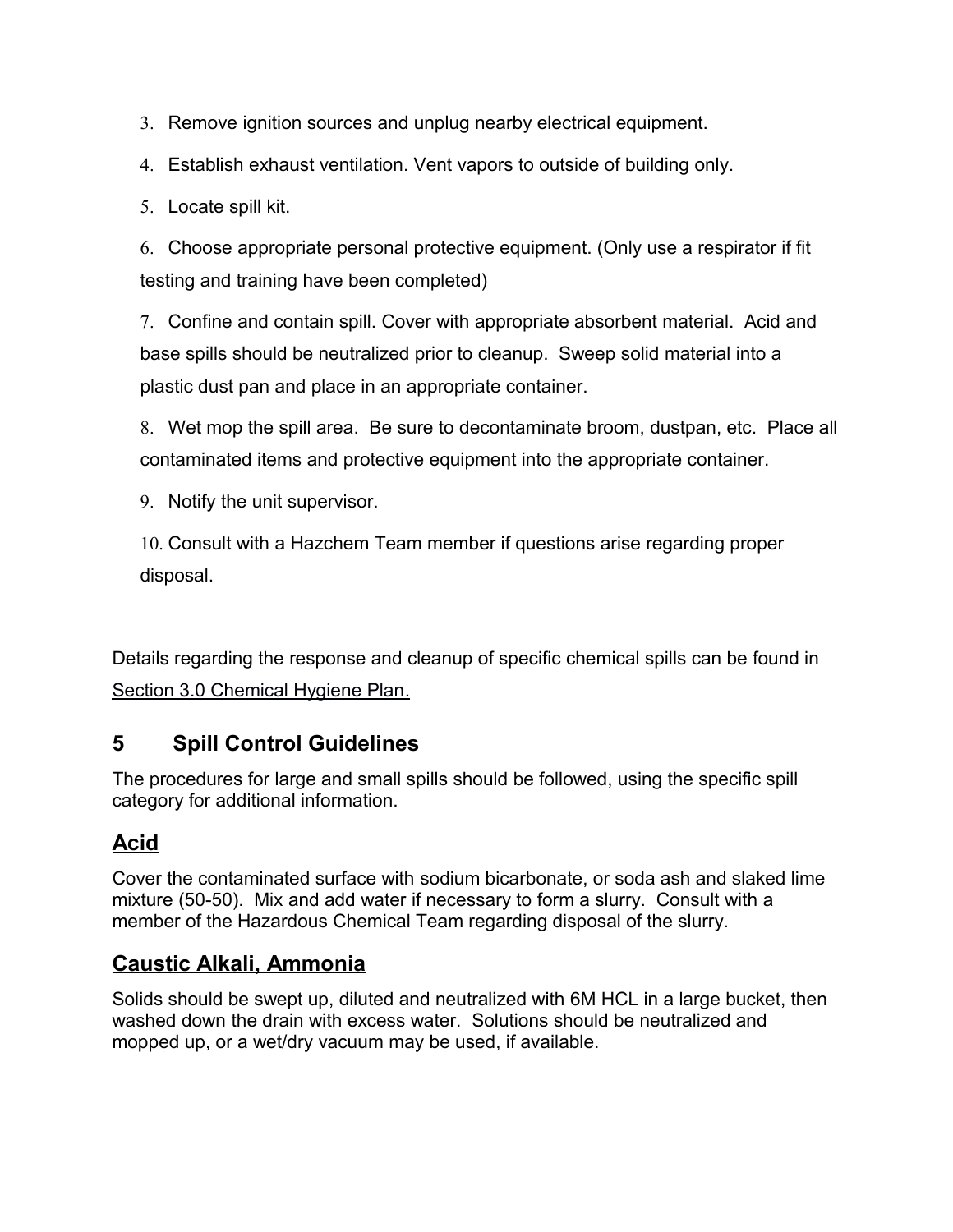### **Hydrocarbons, Alcohols, and Ketones**

Eliminate all sources of ignition, and other flammable substances.

# **1.4 Evidence Handling Precautions**

Work in the Criminalistics Laboratory routinely involves materials which pose safety hazards. Evidence resulting from the commission of crimes, and received for analysis should be treated as potentially hazardous; Universal Precautions shall be adhered to strictly.

### **1 General Handling Guidelines**

To avoid unnecessary or inappropriate handling of potentially infectious evidence the following shall be considered:

- Appropriate personal protective equipment and/or specialized protective equipment shall be properly worn when handling any evidence, in the laboratory, in the field, or in the courtroom.
- During the collection, receipt, and examination of biological specimens (body fluids, liquid or stains), care should be taken to prevent exposure of proximal personnel to contamination.
- Evidence stained with biological material should be collected and submitted in appropriate packaging and in secured containers (e.g. envelopes, paper bags, etc.). Any damaged, leaking, or broken samples should be immediately secured and repackaged, or submitted to appropriate personnel for proper handling.
- Contaminated containers shall not be reused for packaging or repackaging of evidence samples.
- Court trials using this type of evidence should be advised of all possible health hazards and be instructed in proper handling techniques.

# **2 General Firearms Safety**

The following are general firearms safety guidelines. Specific instructions and procedures on handling firearms in the laboratory, the field, and the courtroom, consult WI FAU-002 Firearms Safety Method.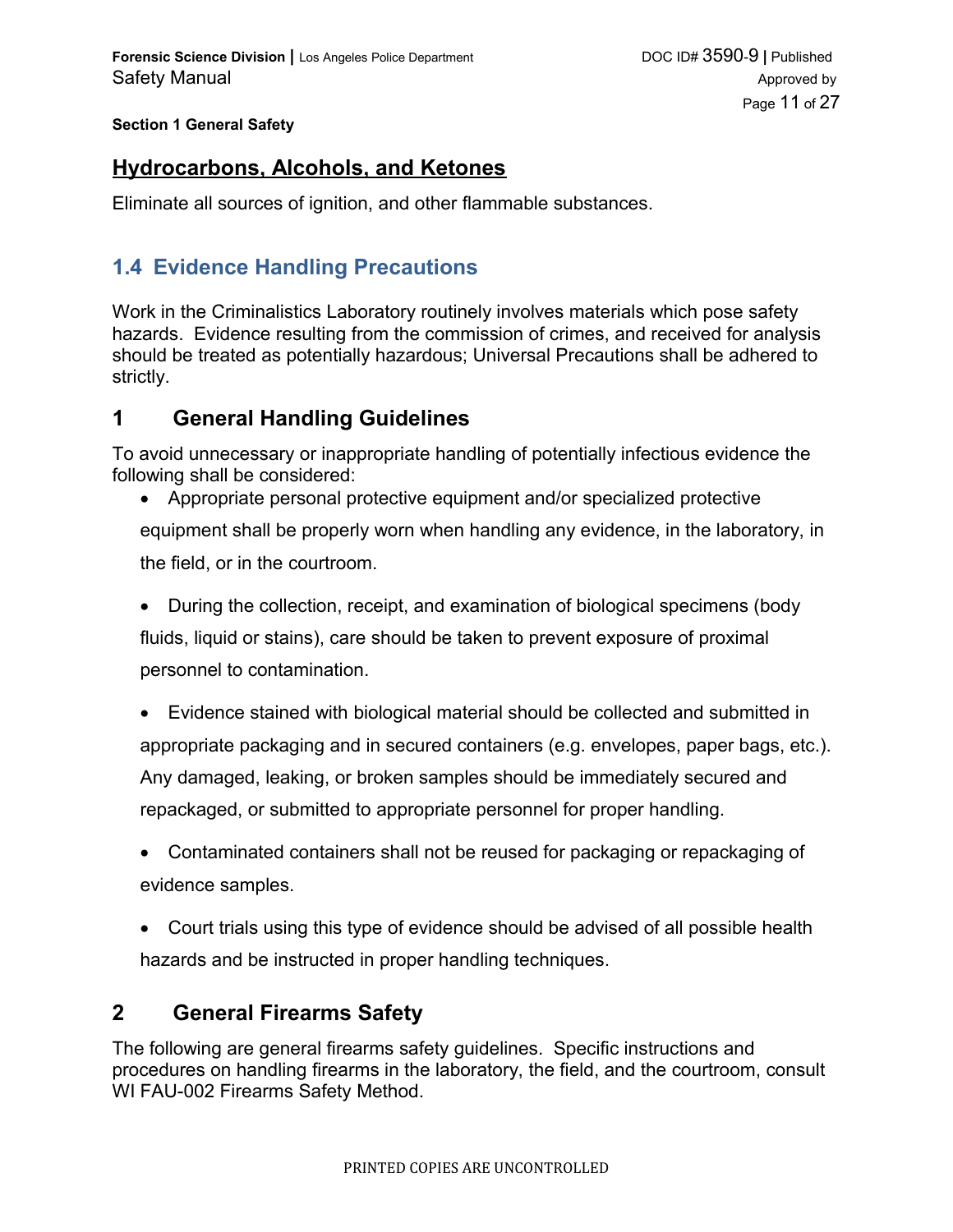- All firearms shall be handled as if loaded and extremely dangerous.
- Firearms shall always be pointed in a safe direction. No firearm will be pointed at another person under any circumstances.
- All firearms, within the laboratory, in the field, or in court, shall undergo a preliminary safety inspection to ensure the weapon is unloaded and in a safe condition.
- The Firearms Analysis Unit Supervisor should be consulted on any problems or concerns of the safety of a particular firearm.
- Firearms shall not be in a loaded condition, except in the designated test-firing areas.
- All personnel who conduct test-firing shall be competency tested and proficient in the proper handling of firearms.
- An observer must be present during test firing any firearms.
- Any unusual occurrence must be reported immediately to the appropriate supervising personnel.

# **1.5 Crime Scene and Field Response Safety**

Crime scenes are a source of contamination from a variety of potentially infectious materials, such as deceased persons, body parts, blood, and other body fluids. In addition, facilities for adequate clean-up, hand washing, and decontamination are often severely limited. Universal Precautions shall be strictly adhered to in the field.

# **3 Crime Scene Protective Equipment**

- Personnel at the crime scene should, when appropriate, wear suitable protective clothing (e.g. labcoat, Tyvek<sup>®</sup> jumpsuit, boot/shoe covers, caps, etc.).
- Gloves shall be worn when handling blood, physiologically stained materials, and decedents.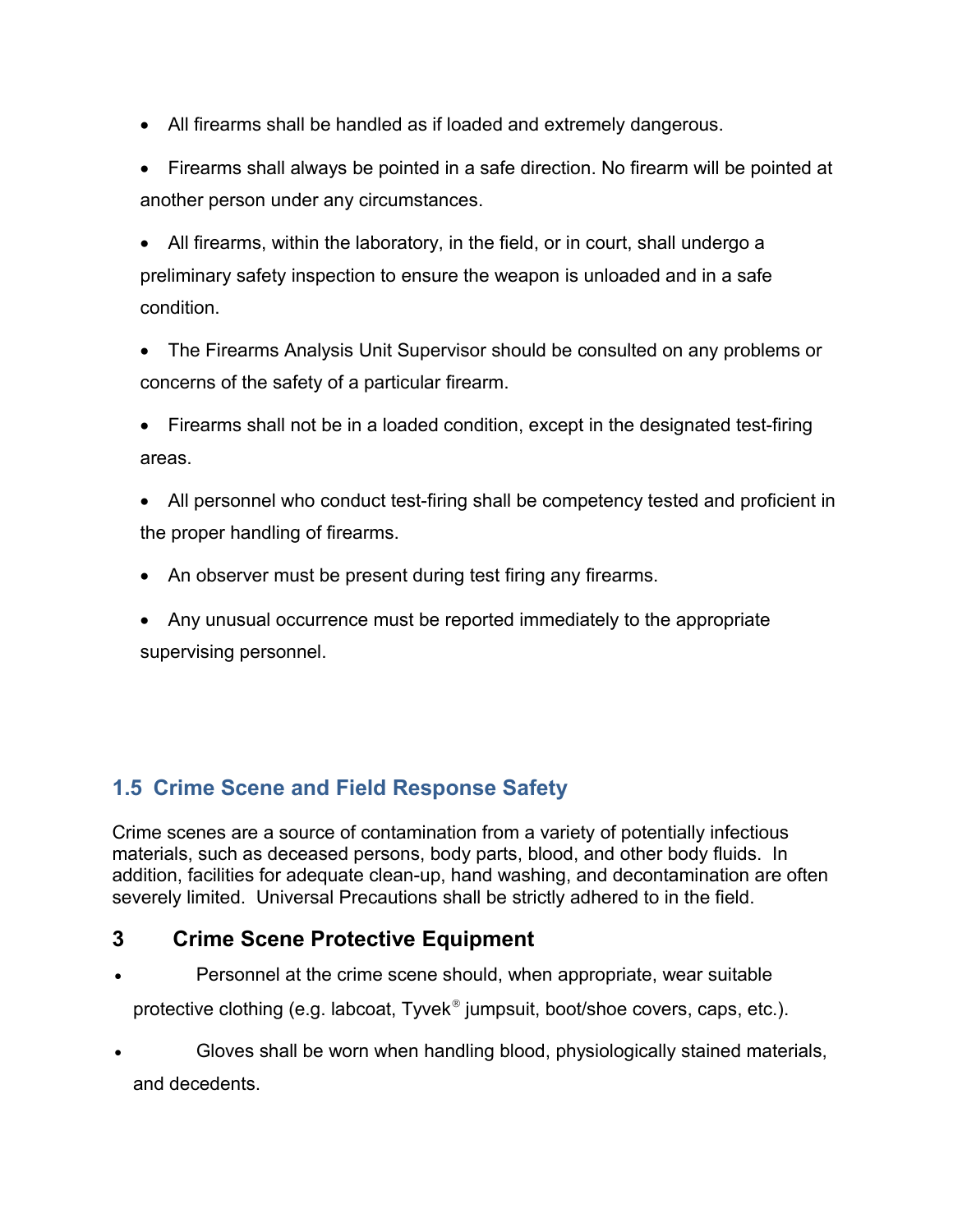- When practicable, decontamination by wiping or washing affected areas with virucidal agents or any appropriate disinfectant (i.e. Vionex®, ethanol, Dispatch®, etc.) should be done.
- In the event of exposure, contaminated clothing and body areas should be cleaned with an appropriate disinfectant, and following the bloodborne pathogens exposure control plan, if necessary.

### **4 Crime Scene Hygiene**

- There shall be no eating, smoking, or drinking within the crime scene.
- Evidence collected for transport back to the laboratory shall be packaged to maintain the integrity as well as to prevent contamination of other items or personnel. Paper bags may not be suitable for transporting bloody items if seepage will occur. Temporary packaging in plastic bags may be necessary for transporting or containing evidence until it can be properly dried and packaged for long-term storage.
- Any tools or utensils which cannot be adequately cleaned in the field should be taken into the Criminalistics Laboratory for subsequent cleaning and disinfection.
- Upon completion of a field examination, protective clothing (if disposable) should be placed into proper containers along with other disposable materials (swabs, tissues, etc.) generated at the scene. The container should be sealed for transport to the laboratory for proper disposal. If non-disposable protective clothing is used, it should be packaged in an appropriate container for decontamination and disinfection at the laboratory.

# **5 Crime Scene Chemicals**

Proper safeguards must be taken whenever spraying chemicals in a field situation. Primary consideration must be given to chemical contamination of personnel present. Clear the crime scene of unnecessary personnel. Restrict access to a minimum number of people and provide those individuals with adequate protective equipment (e.g. mask, jumpsuit, shoe covers, etc.). It is incumbent upon the Criminalist to notify Department personnel (i.e. investigating officer) if chemical residues are left at the scene.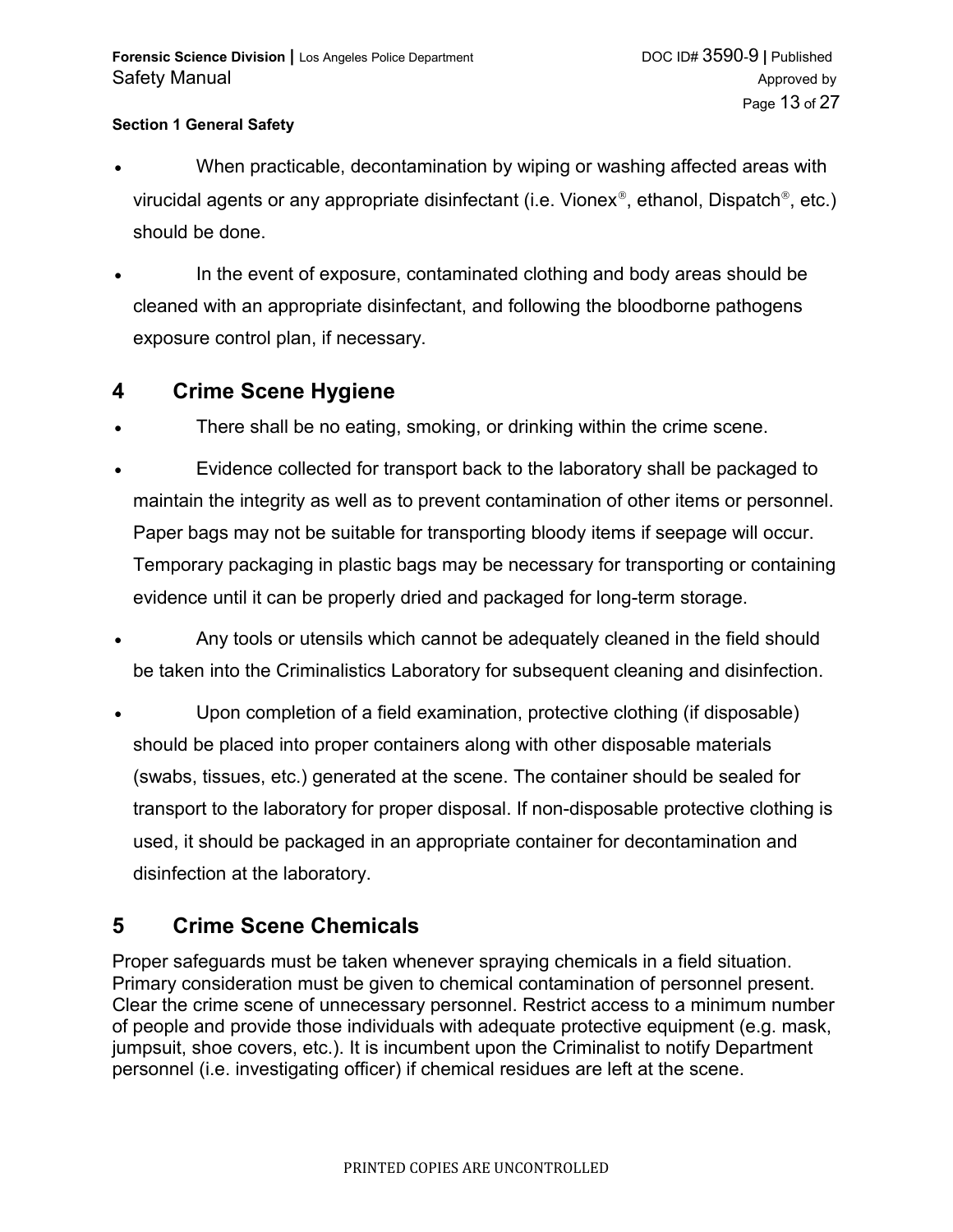# **6 Crime Scene Security**

The crime scene must be secured and protected for the safety of the analyst. If circumstances require protection by sworn personnel, the analyst should wait for protection to arrive before starting or resuming work.

# **1.6 Instrument and Equipment Safety**

Instrument and equipment used in the Criminalistics Laboratory can present safety hazards if not handled properly. The specific safety concerns regarding the use of any tool or analytical instrument are addressed in the operation manuals provided by the manufacturers. Operating manuals for instrumentation and other equipment are located in the unit where the item is used.

# **7 Instrument and Equipment Safety Procedures**

Personnel shall only be allowed to use equipment after they have been trained and authorized by the laboratory. The training should include instrument/equipment operation, safety features, interlocks, emergency shutdown procedures, and hazards associated with use.

No alteration of manufacturer safety features shall be allowed without express written consent of the Laboratory Director. All equipment maintenance must be performed by qualified personnel.

Safety inspection of all equipment shall be performed if required by the manufacturer to identify any real or potential hazards.

### **Glassware**

Care should be used when using and handling glassware to avoid accidents and injury. Glassware should be inspected for cracks and contamination before use. Cracked items should be disposed of, and contaminated glassware should be cleaned. Safety eyewear should be worn when working with glassware to prevent eye injury from broken glass. Other guidelines for safe handling of glassware are as follows:

Do not use broken, chipped, or badly scratched glassware.

- Do not pick up broken glass with bare hands. Use appropriate gloves, or sweep up with a broom and dustpan.
- Fine glass particles may be picked up with wet paper towels.
- Discard broken glass in designated, sturdy sided containers. Glass contaminated with biohazardous materials, shall be disposed of in biohazard burn boxes.
- Protect hands with gloves, towel, or tubing holder when inserting tubing into stoppers. Lubricate the tubing with water or glycerin.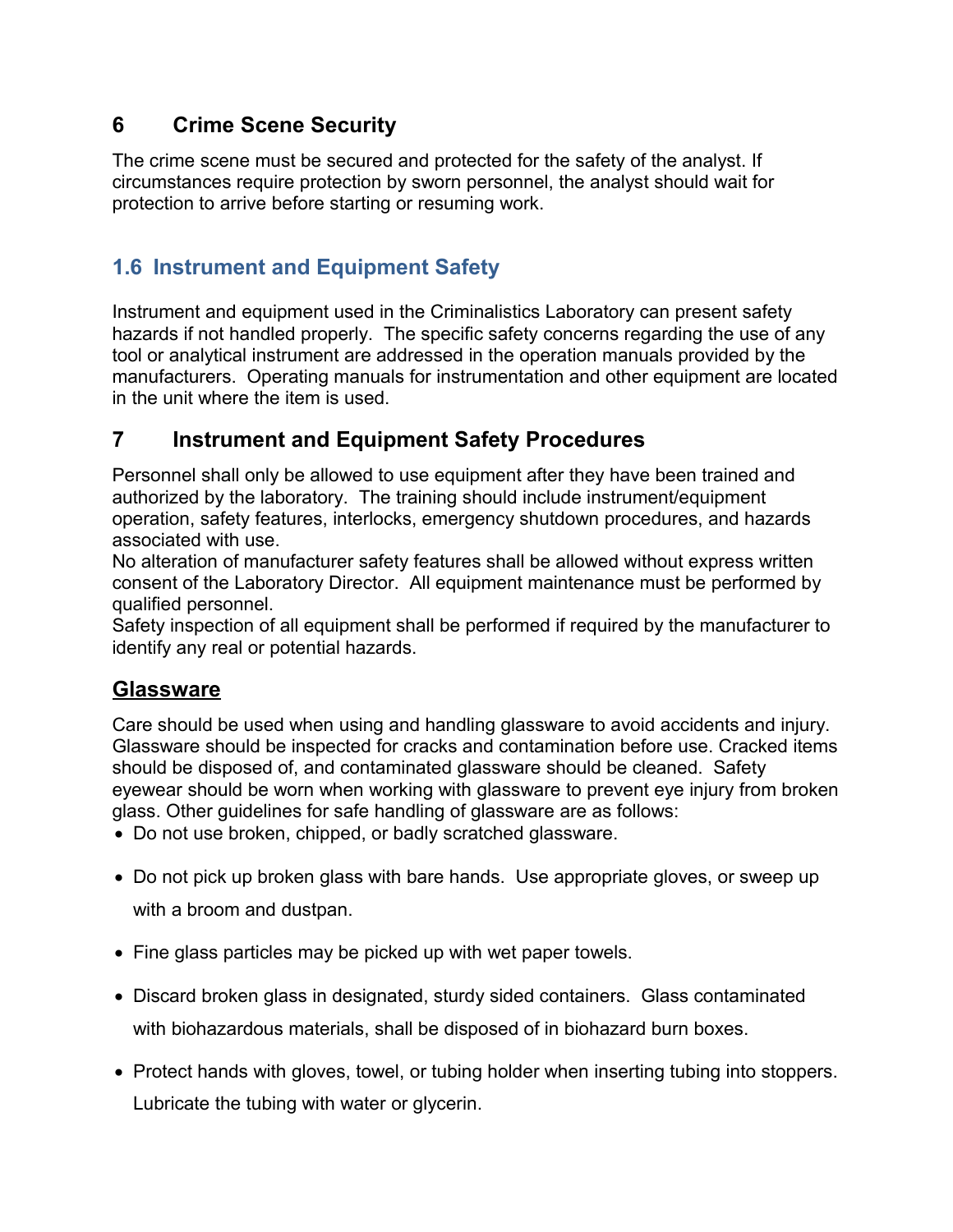- Remove frozen stopper by cutting away or with the aid of a cork borer.
- Handle hot beakers with tongs of the proper size and type.
- Use steam, heating tape, IR lamp or heating mantle when heating a flammable solvent.
- Do not attempt to catch falling glassware.

### **Vacuum Apparatus Usage**

Safety is an important consideration when using glassware as part of the setups. All of the glass components should be carefully examined for scratches and cracks which could result in implosions when a vacuum is applied. Wrapping as much of the glassware with tape as is practical helps to prevent dangerous scattering of glass shards in the event of an implosion.

- Personal protective equipment, such as safety glasses or chemical goggles, face shields, and/or an explosion shield should be used to protect against the hazards of vacuum procedures, and the procedure should be carried out inside a hood.
- Do not allow water, solvents and corrosive gases to be drawn into vacuum systems. Protect pumps with cold traps and vent their exhaust into an exhaust hood.
- Assemble vacuum apparatus in a manner that avoids strain, particularly to the neck of the flask.
- Avoid putting pressure on a vacuum line to prevent stopcocks from popping out or glass apparatus from exploding.
- Place vacuum apparatus in such a way that the possibility of being accidentally hit is minimized. If necessary, place transparent plastic around it to prevent injury from flying glass in case of an explosion.
- When possible, avoid using mechanical vacuum pumps for distillation or concentration operations using large quantities of volatile materials. A water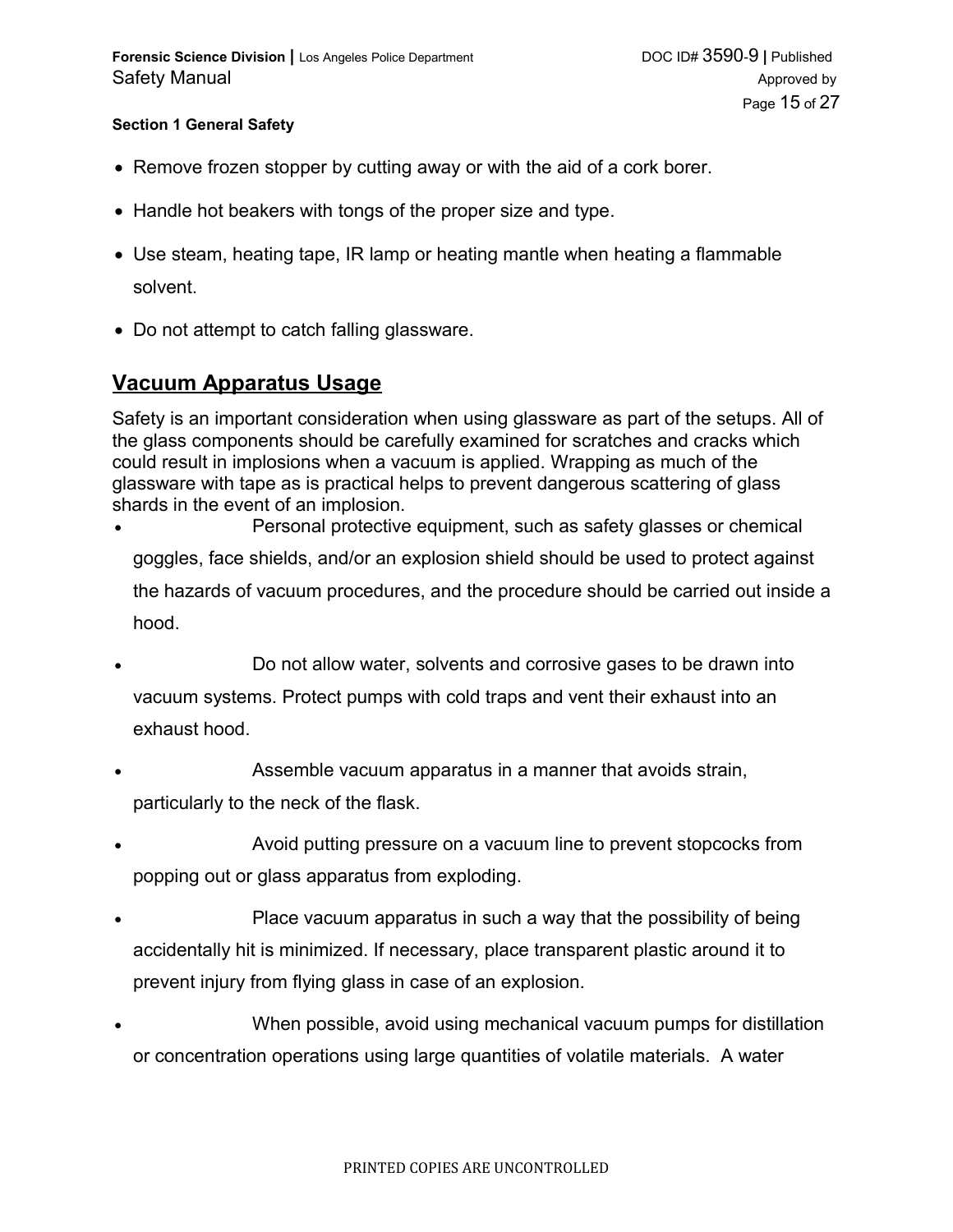aspirator or steam aspirator is preferred. This is particularly important when large quantities of volatile materials are involved.

# **Hydrogen Gas Detector**

Selected laboratory units are fitted with hydrogen detectors. Each hydrogen detector has a transmitter display, sensor, and controller/monitor. The controller/monitors are stationed in the hallway wall area of the lab units. The indicated status level reading on the controller/monitor represent the % of the lower explosive limit (LEL). Interpretation placards are posted near each hydrogen detector controller/monitor. If the status level reading rises to 20 (20% of the LEL):

- Evacuate the laboratory work area only,
- Shut off hydrogen gas source,
- Purge laboratory unit area (open doors),
- Notify lab unit supervisor, floor warden, and lab safety officer.

# **1.7 Compressed Gas Cylinders**

Compressed gases can be toxic, flammable, oxidizing, corrosive, inert or a combination of these hazards. In addition to the chemical hazards, compressed gases may be under a great deal of pressure.

The following is an overview of the hazards to be avoided when handling and storing compressed gases:

- Asphyxiation: Simple asphyxiation is the primary hazard associated with inert gases. Because inert gases are colorless and odorless, they can escape into the atmosphere undetected and quickly reduce the concentration of oxygen below the level necessary to support life. The use of oxygen monitoring equipment is strongly recommended for enclosed areas where inert gases are being used.
- Fire and Explosion: Fire and explosion are the primary hazards associated with flammable gases, oxygen and other oxidizing gases. Flammable gases can be ignited by static electricity or by a heat source, such as a flame or a hot object. Oxygen and other oxidizing gases do not burn, but will support combustion of organic materials. Increasing the concentration of an oxidizer accelerates the rate of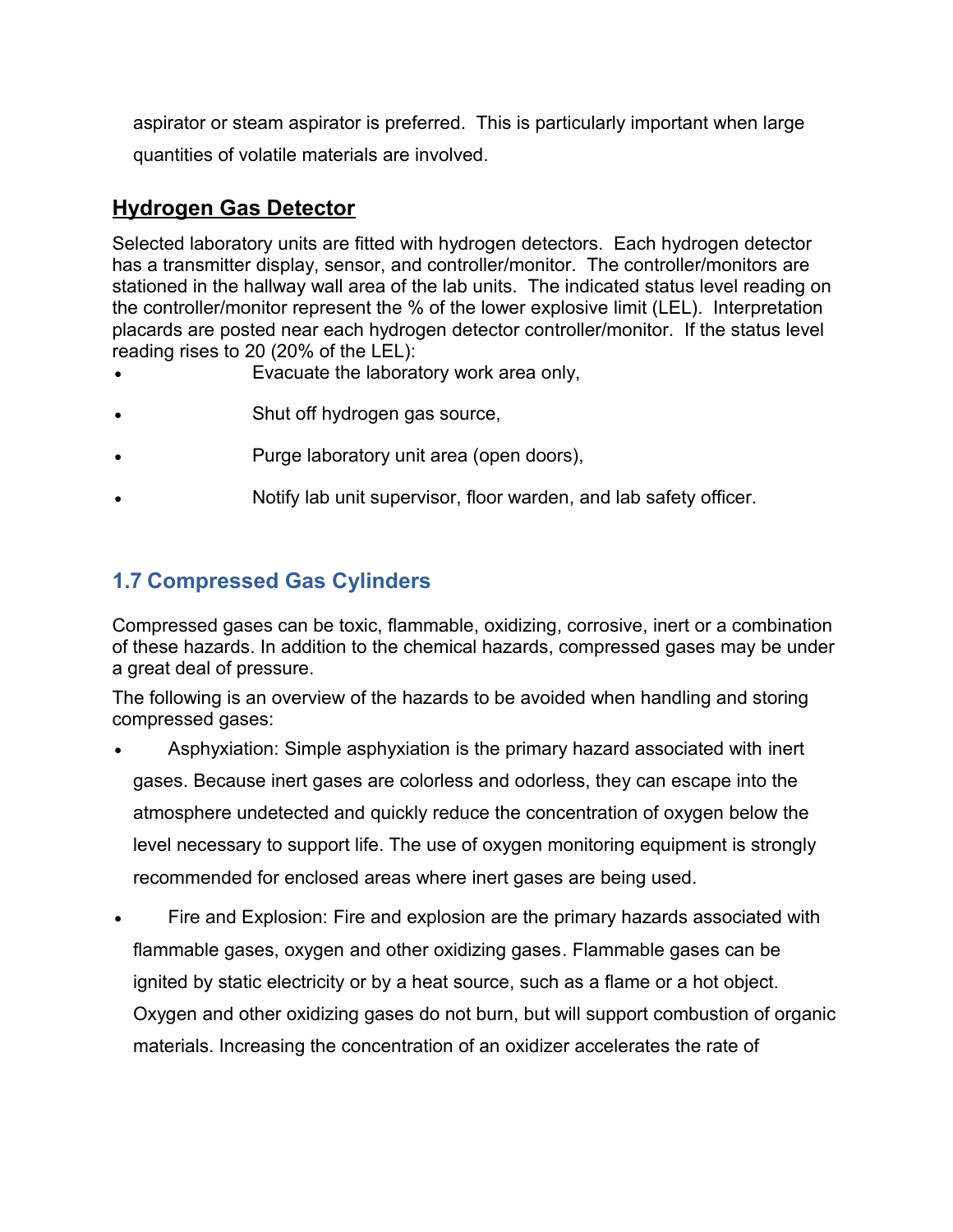combustion. Materials that are nonflammable under normal conditions may burn in an oxygen-enriched atmosphere.

- Chemical Burns: Corrosive gases can chemically attack various materials, including fire-resistant clothing. Some gases are not corrosive in their pure form, but can become extremely destructive if a small amount of moisture is added. Corrosive gases can cause rapid destruction of skin and eye tissue.
- Chemical Poisoning: Chemical poisoning is the primary hazard of toxic gases. Even in very small concentrations, brief exposure to these gases can result in serious poisoning injuries. Symptoms of exposure may be delayed.
- High Pressure: All compressed gases are potentially hazardous because of the high pressure stored inside the cylinder. A sudden release of pressure can cause injuries and property damage by propelling a cylinder or whipping a line.
- Cylinder Weight: A full size cylinder may weigh more than 130 pounds. Moving a cylinder manually may lead to back or muscle injury. Dropping or dragging a cylinder could cause serious injury.

### **1 Handling Precautions**

- Avoid dropping, dragging or sliding cylinders. Use a suitable hand truck or cart equipped with a chain or belt for securing the cylinder to the cart, even for short distances.
- Do not permit cylinders to strike each other violently. Cylinders should not be used as rollers for moving material or other equipment.
- Cylinder caps should be left on each cylinder until it has been secured against a wall or bench or placed in a cylinder stand, and is ready for installation of the regulator. Cylinder caps protect the valve on top of the cylinder from damage if knocked.
- Never tamper with pressure relief devices in valves or cylinders.
- Use only wrenches or tools provided by the cylinder supplier to remove a cylinder cap or to open a valve. Never use a screwdriver or pliers.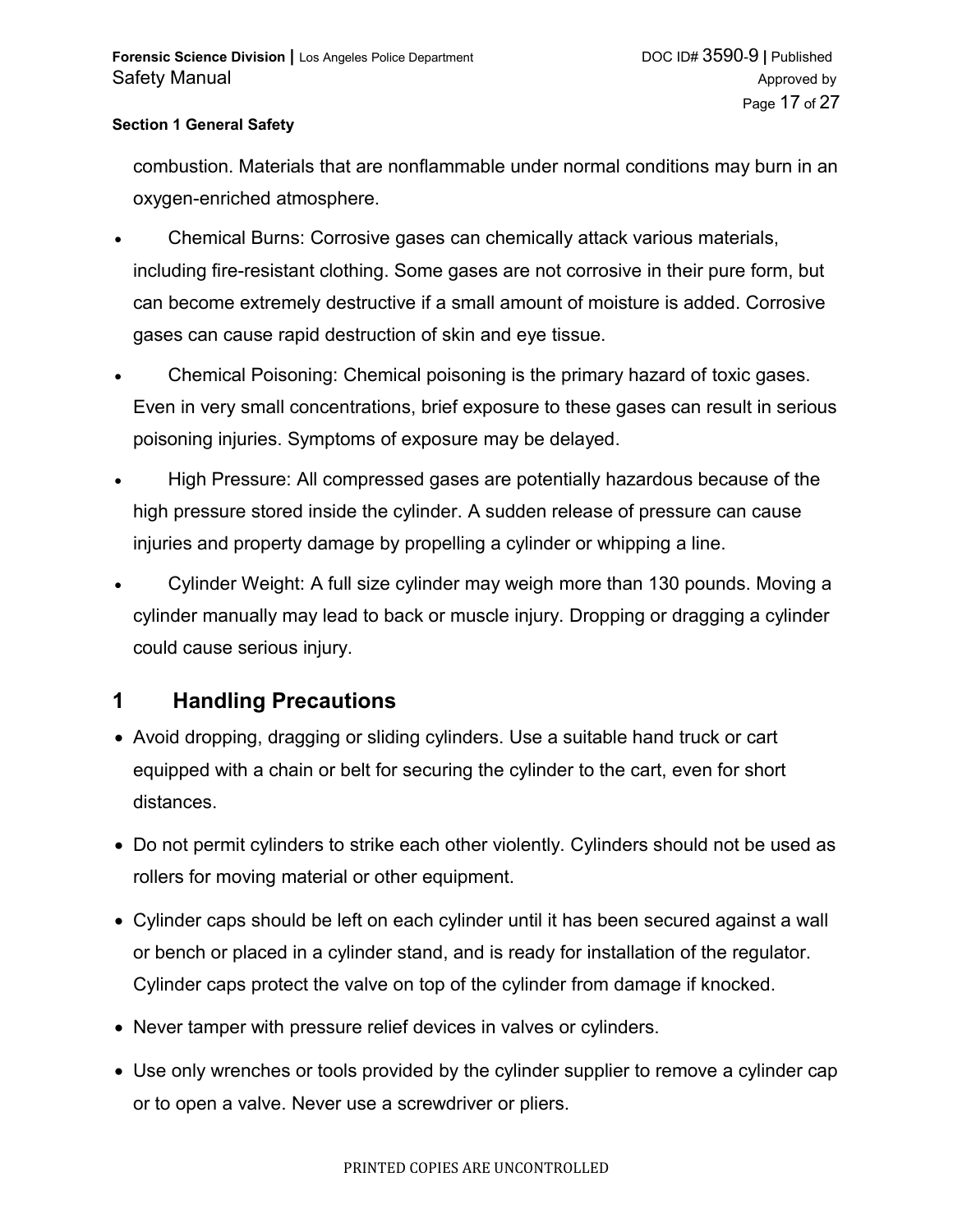- Keep the cylinder valve closed except when in use.
- Position cylinders so that the cylinder valve is accessible at all times.
- Use compressed gases only in a well-ventilated area. Toxic, flammable and corrosive gases should be carefully handled in a hood or gas cabinet. Proper containment systems should be used and minimum quantities of these products should be kept on-site.
- When discharging gas into a liquid, a trap or suitable check valve should be used to prevent liquid from getting back into the cylinder or regulator.
- Where more than one type of gas is in use, label gas lines. This is particularly important when the gas supply is not in the same room or area as the operation using the gases.
- Do not use the cylinder valve itself to control flow by adjusting the pressure.

### **2 Storage of Compressed Gas Cylinders**

- All cylinders must be secured to a wall, bench or fixed support using a chain or strap placed 2/3 of the way up. Cylinder stands are an alternative to straps.
- Cylinders should be strapped individually.
- Cylinders should not be stored with a regulator attached. Secure the proper gas cap to the threaded portion on the top of the cylinder to protect the valve.
- Do not store full and empty cylinders together.
- Oxidizers and flammable gases should be stored in areas separated by at least 20 feet or by a noncombustible wall.
- Cylinders should not be stored near radiators or other heat sources. If storage is outdoors, protect cylinders from weather extremes and damp ground to prevent corrosion.

No part of a cylinder should be subjected to a temperature higher than  $125^{\circ}F$ . A flame should never be permitted to come in contact with any part of a compressed gas cylinder.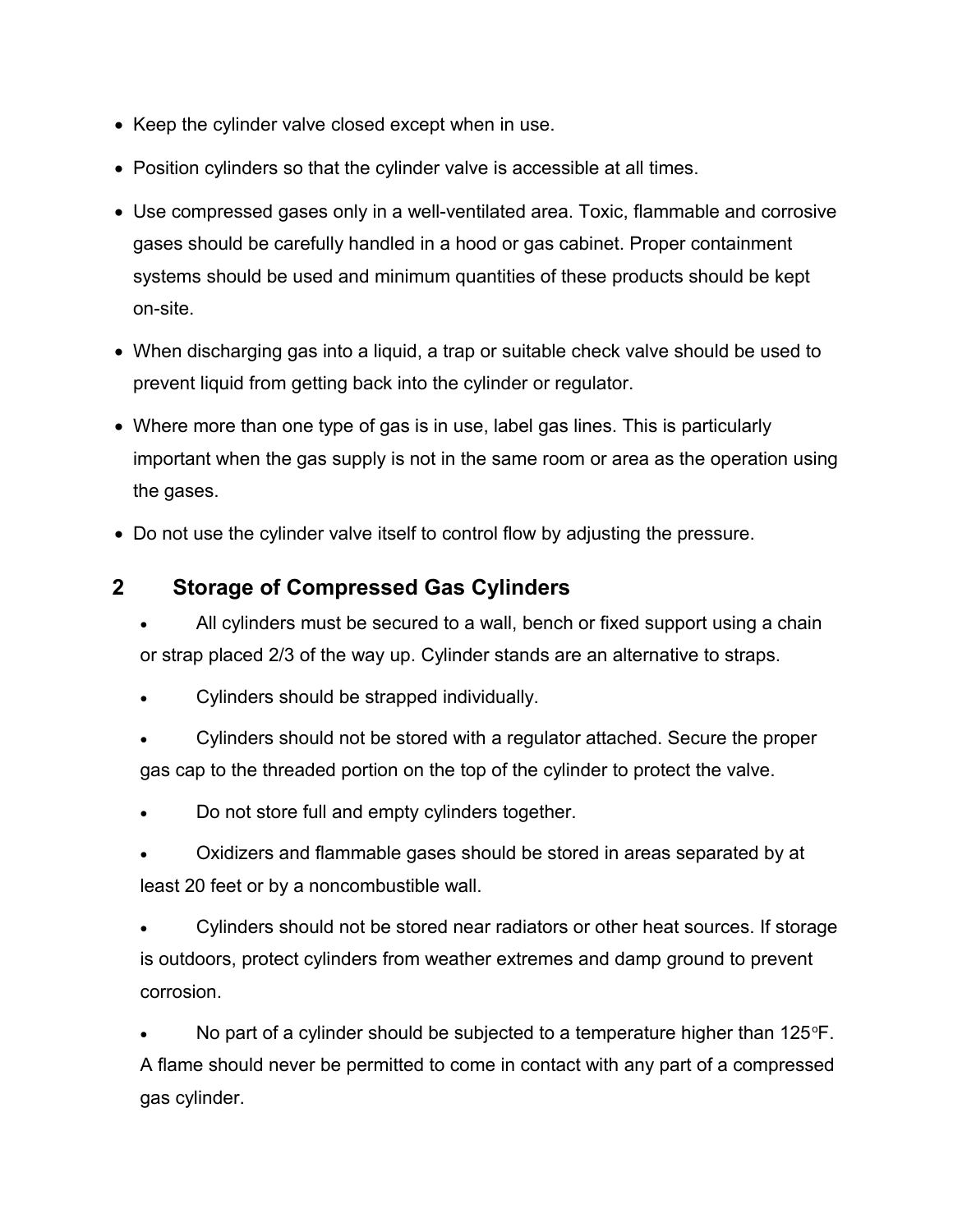- Do not place cylinders where they may become part of an electric circuit.
- Keep the number of cylinders in a laboratory to a minimum to reduce the fire and toxicity hazards.
- Small, compressed gas cylinders should be returned to the distributor or manufacturer when no longer needed, or discarded at atmospheric pressure if they are nontoxic.
- Ensure that the cylinder is properly and prominently labeled as to its contents.

### **3 Using Compressed Gas Cylinders**

Before using cylinders, read all label information and safety data sheets  $(SDSs)^{1}$  $(SDSs)^{1}$  $(SDSs)^{1}$ associated with the gas being used. The cylinder valve outlet connections are designed to prevent mixing of incompatible gases. The outlet threads vary in diameter; some are internal and some are external; some are right-handed and some are left-handed. Generally, right-handed threads are used for fuel gases.

To set up and use gas cylinders, follow these steps:

- Attach the closed regulator to the cylinder. Never open the cylinder valve unless the regulator is completely closed. Regulators are specific to the gas involved. A regulator should be attached to a cylinder without forcing the threads. Ensure the threads of both the regulator and main valve are clean. If the inlet of a regulator does not fit the cylinder outlet, no effort should be made to try to force the fitting. A poor fit may indicate that the regulator is not intended for use on the gas chosen.
- Turn the delivery pressure adjusting screw counter-clockwise until it turns freely. This prevents unintended gas flow into the regulator.
- Open the cylinder slowly until the inlet gauge on the regulator registers the cylinder pressure. If the cylinder pressure reading is lower than expected, the cylinder valve may be leaking.

<span id="page-18-0"></span><sup>1</sup> The Hazard Communication Standard (HCS) requires chemical manufacturers, distributors, or importers to provide Safety Data Sheets (SDSs) (formerly known as Material Safety Data Sheets or MSDSs ) to communicate the hazards of hazardous chemical products.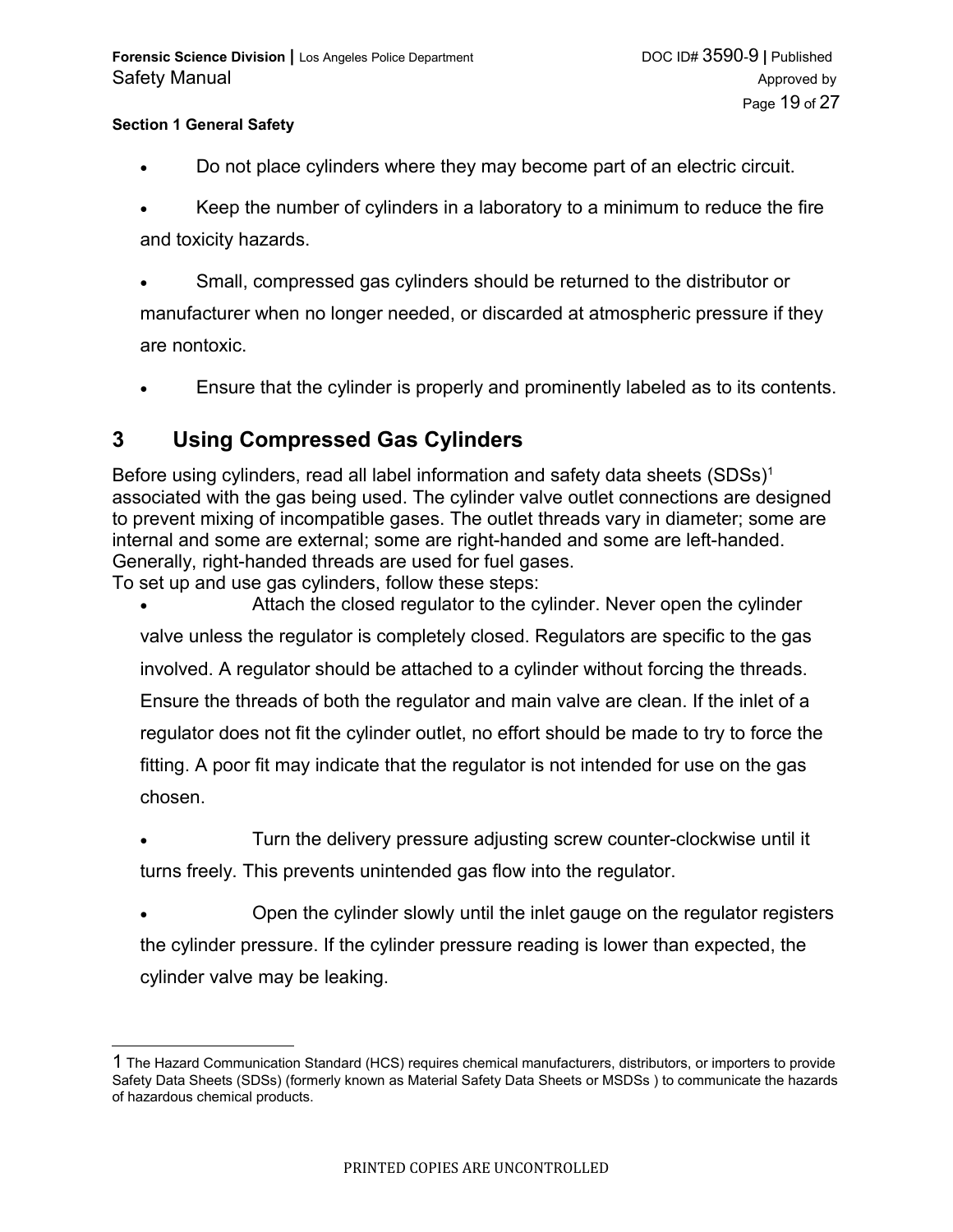With the flow control valve at the regulator outlet closed, turn the delivery pressure adjusting screw clockwise until the required delivery pressure is reached.

 Check for leaks using *Snoop* or soap solution. At or below freezing temperatures, use a glycerin and water solution, such as *Snoop*, rather than soap. Never use an open flame to detect leaks.

 When finished with the gas, close the cylinder valve, release the regulator pressure and replace the gas cap if it will not be used in the near future.

# **4 Leaking Cylinders**

Most leaks occur at the valve in the top of the cylinder and may involve the valve threads valve stem, valve outlet, or pressure relief devices. Lab personnel should not attempt to repair leaking cylinders.

Where action can be taken without serious exposure to lab personnel:

Move the cylinder to an isolated, well-ventilated area (away from

combustible materials if the cylinder contains a flammable or oxidizing gas).

Hearing protection should be considered if a tank is rapidly

discharging.

# **1.8 Vehicle Safety**

Occasionally, laboratory personnel must use City vehicles for travel or transport. City vehicles should be inspected prior to operation to ensure safety. If the vehicle is found to be unsuitable and/or unsafe, the employee is responsible for notifying a supervisor or Motor Transport Division of the condition of the vehicle.

- All drivers shall operate City vehicles in compliance with the motor vehicle laws of the State of California and in a manner that reflects concern for safety and courtesy towards the public.
- An authorized driver shall operate a City vehicle in accordance with any license requirements or restrictions, such as corrective lenses, daytime only, etc.
- The driver of a City vehicle should take every precaution to ensure the safety of passengers. No person may ride in a City vehicle unless properly restrained by a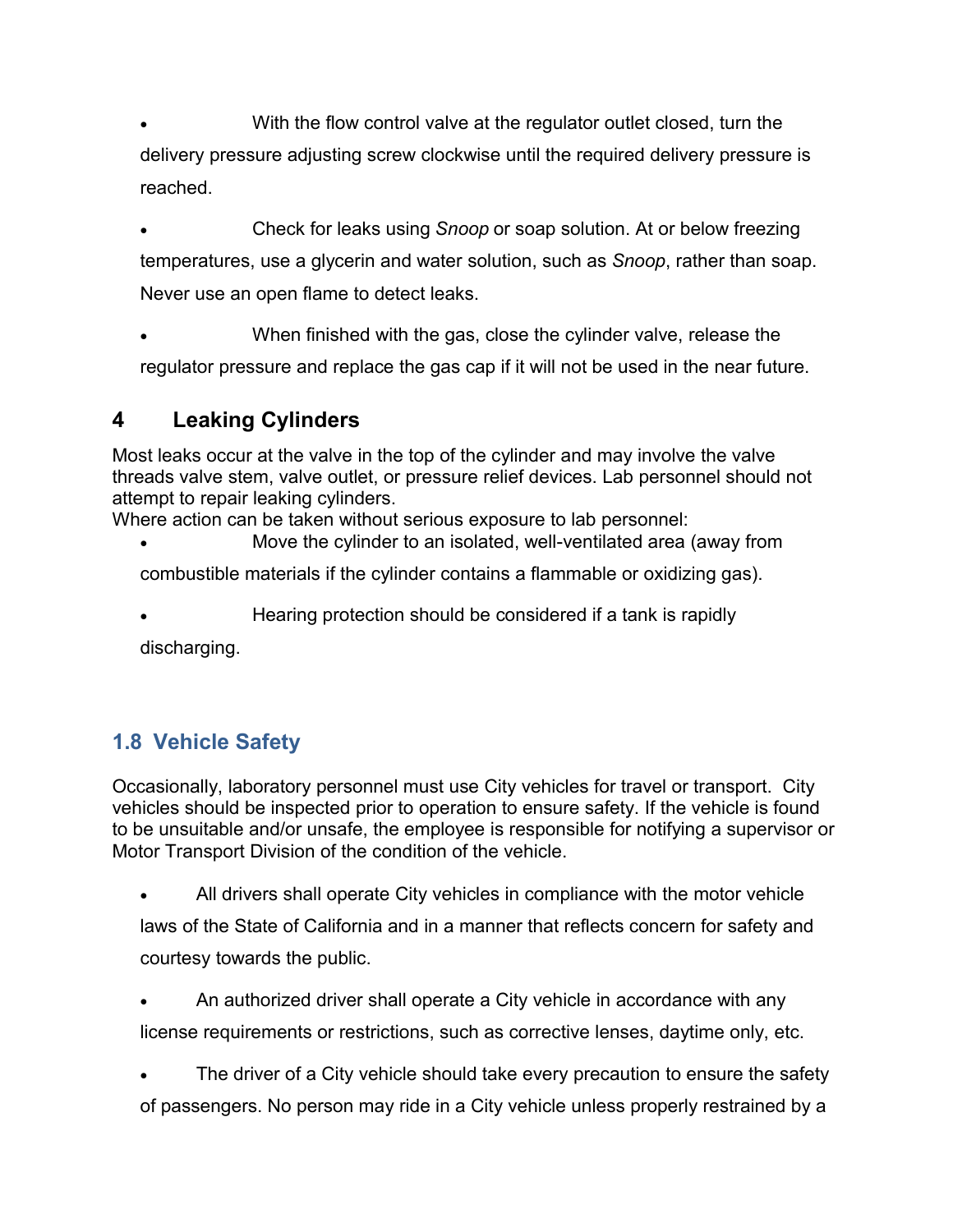seat belt. The driver is responsible for ensuring that all passengers are properly restrained.

 All traffic and parking laws are to be obeyed. Posted speed limits are not to be exceeded, nor is the vehicle to be operated above safe driving speeds for road conditions.

 Employees driving City vehicles are required to comply with all state and local laws regarding the use of mobile communications devices while driving. If a mobile communications device must be used by an employee while driving a City vehicle, a hands-free device must be used.

- The driver of a City vehicle shall take every precaution to ensure the safety of the vehicle and its contents.
- The driver shall lock the vehicle and take the keys except in those instances when a commercial parking garage requires the keys be left with the vehicle.

# **Vehicle Safety Kits**

Vehicles assigned to the Criminalistics Laboratory shall contain:

- Road flares
- First Aid Kit
- Personal Protective Equipment Kit

Specialized field investigation response vehicles have additional safety equipment as required.

# **Motor Transport Division (MTD) Full Service Towing and Roadside**

### **Assistance**

- Central Main Street Facilities Garage (213) 486-1050
- Van Nuys Garage (818) 756-8387
- Wilshire Garage (213) 473-0564
- Southeast Garage (213) 972-1004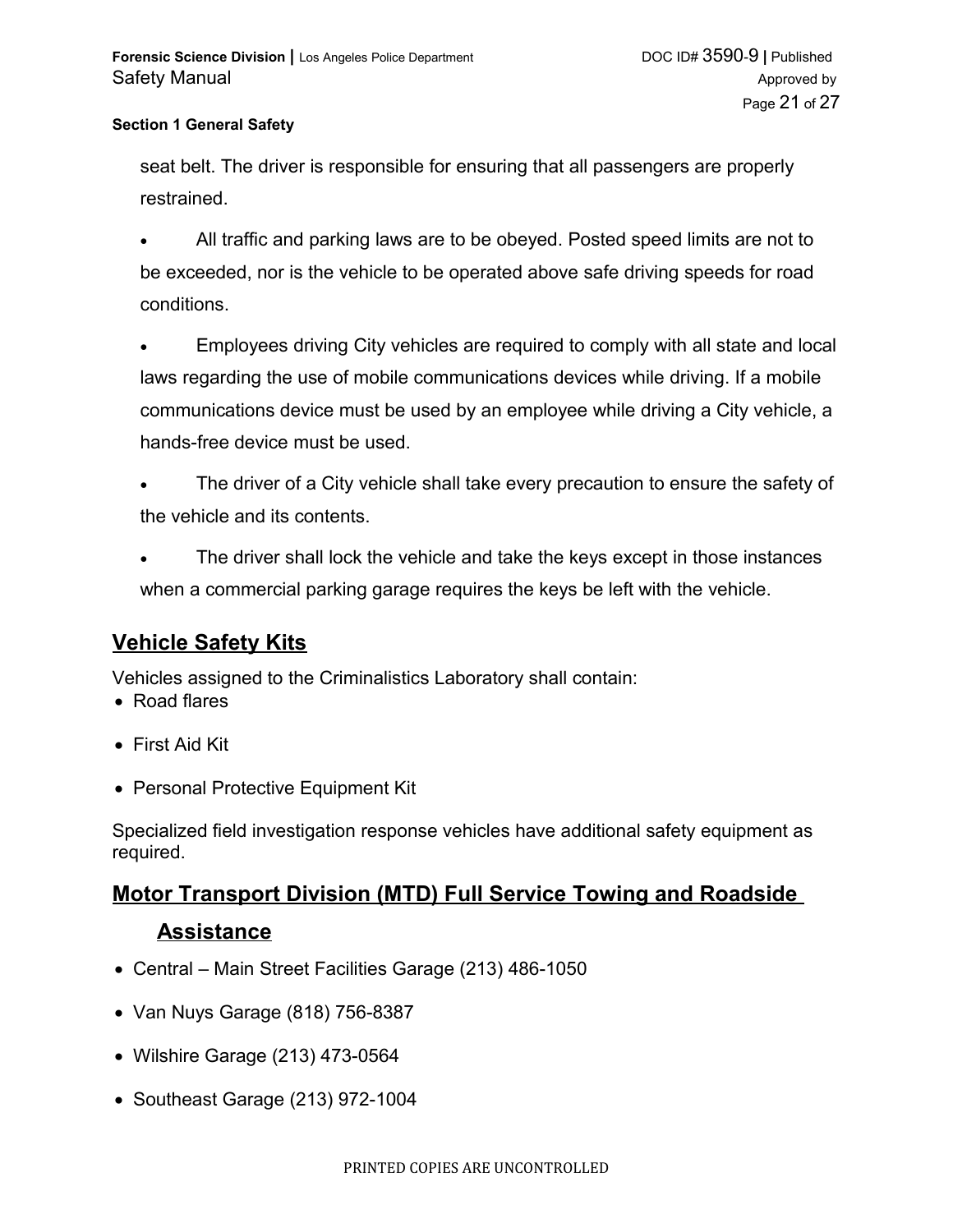# **1 Traffic Collisions**

City employees shall follow the procedures outlined in the LAPD Manual Volume 4

Section 440.10– *Duties of Employees Involved in Traffic Collisions*.

*"When employees, or Specialist Volunteers, Police Cadets and Reserve Officers, become directly involved in or participate in events leading to a City Property Involved (CPI) traffic collision while operating or riding in a City-owned vehicle or acting within the scope of their official duties, they shall:*

*●Notify their watch commander or officer in charge (OIC) of the traffic collision, who will ensure that a unit and a supervisor are assigned to respond;.*

*● If unable to notify their watch commander or OIC, immediately request a Communications Division operator to dispatch a collision investigation unit and a supervisor to the scene (Manual Section 3/206).* 

*● Cooperate with the concerned investigative agency dispatched to the scene. When investigating officers are from an agency other than this Department, Department employee's statements concerning their involvement shall only include their personal identification, registration information for the vehicle they are in, and a description of their direction of travel. Information relating to the conduct of Department employees shall be regarded as confidential for the use of the City Attorney. Complete statements as to the identity, actions, and statements of persons other than Department employees may be made.* 

*● Comply with local ordinances and Vehicle Code provisions relating to traffic collisions.*

*● For traffic collisions that do not involve severe or fatal injuries, complete a Narrative Supplemental CHP Form 556."*

# **1.9 CPR / AED / Basic First Aid**

Good Samaritan Law: If you decide to help, you have legal protection as long as you use common sense, don't go beyond your scope of training and don't take anything in return for your help. At minimum, call 911.

Consent: For conscious victims, consent may be verbal or a physical gesture. For unconscious victims, consent is implied.

Note: The following is informational and not intended to take the place of formal training.

# **2 Life Threatening Emergencies**

For a life-threatening or emergency injury or illness, call emergency medical services at 911, and seek the help of first-aid qualified personnel.

# **3 Cardiopulmonary Resuscitation (CPR)**

For personnel that are injured or ill and appear unconscious, call emergency medical services at 911, and CPR may be initiated.

• Check area to ensure safety,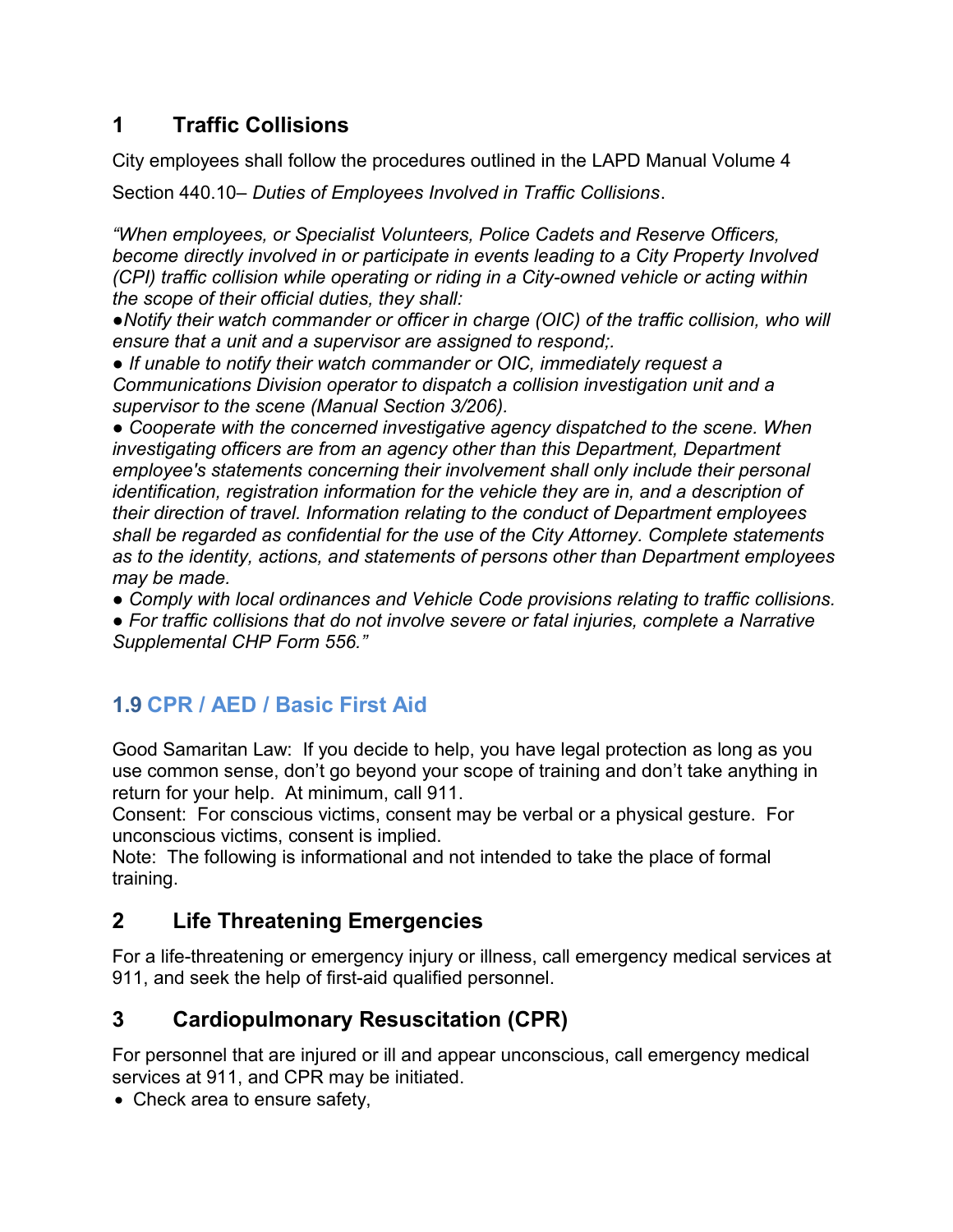- Check for responsiveness of personnel if no response, then there is implied consent,
- Tilt head, lift chin to open airway, and check for breathing,
- If no breathing, place two hands in the middle of the chest and give 30 chest compressions (2" deep, 100-120 compressions per minute),
- Tilt head, lift chin and provide two rescue breaths,

### **4 Automated External Defibrillator (AED)**

AEDs are located on each floor for sudden cardiac arrest situations (unresponsive, not breathing normally).

- Pull handle of AED, remove protective cover, and listen to prompts,
- Remove all clothes from victim's chest, and clean and dry skin if needed,
- Attach AED pads to bare, dry chest and let the AED analyze,
- Press flashing orange shock button. Do not touch patient.
- Follow prompt when safe to resume CPR.

### **5 Non-Emergency Injury or Illness – First Aid**

For minor and non-life threatening injury or illness, personnel should administer first aid appropriate for the injury or illness as listed below.

### **6 Basic First Aid Procedures**

### **Small cuts and Scratches**

- Apply direct pressure place sterile pad over the wound and apply pressure evenly with the opposite hand,
- Elevation if direct pressure does not control the bleeding, raise the area above the level of the heart,
- Cleanse area with soap and water.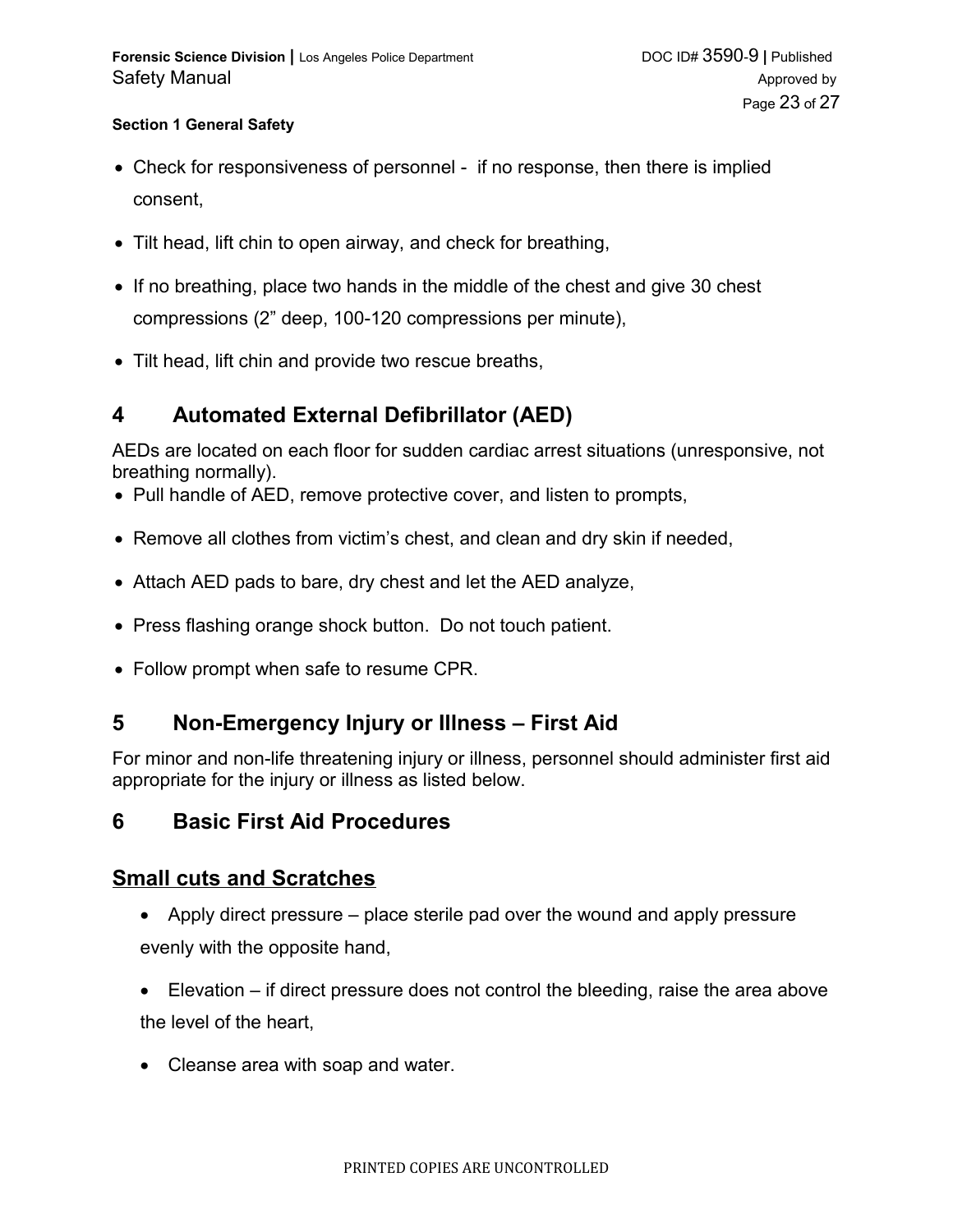### **Wounds/Significant Bleeding**

- Call Emergency Medical Services (Call 911),
- Apply direct pressure place sterile pad over wound and apply pressure evenly with the opposite hand,
- Elevation if direct pressure does not control bleeding, raise the are above the level of the heart.

### **First Degree Burns**

First degree burns, like sunburn or mild steam burn, are characterized by redness or discoloration of the skin, mild swelling and pain.

- Remove from source of heat,
- Apply cold water applications and/or immerse in cold water for at

least 10 minutes,

- Seek further medical treatment as needed,
- Do not apply burn ointments/spray to affected areas.

### **Second and Third Degree Burns**

Second and third degree burns are characterized by red or mottled skin with blisters (second degree), white or charred skin (third degree).

- Remove victim from source of heat,
- Gently cool the burned area with cool water,
- Call for Emergency Medical Services (Call 911),
- Loosely wrap affected area in dry sterile dressing.

### **Chemical Burns - Skin**

- Remove victim's clothes and shoes,
- Rinse the area with large quantities of water for at least 15

minutes,

- Do not apply burn ointments or spray to affected areas,
- Call Emergency Medical Services (Call 911).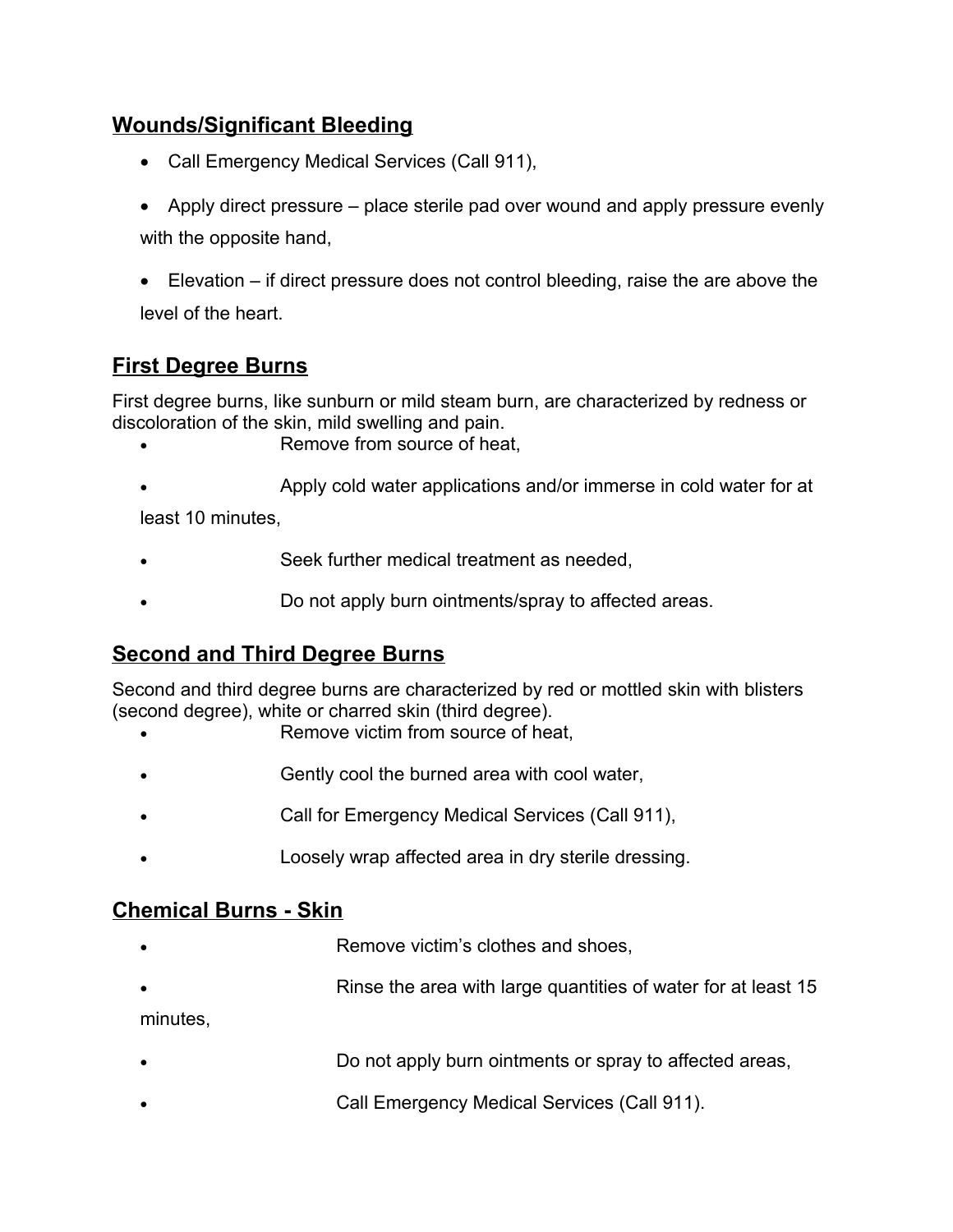### **Chemical Exposure - Eyes**

- Call Emergency Medical Services,
- Rinse eyes, eyelids, and face thoroughly with water for at least 15 minutes at the eyewash station.

### **Ingestion of Chemicals**

- Call Emergency Medical Services (Call 911),
- If the victim is unconscious, turn their head or entire body onto their left side,
- Be prepared to start CPR if you are properly trained. Use a CPR mask, if available, to avoid contact with chemicals that may be present on the victim's mouth.

### **Inhalation of Chemicals**

- Call Emergency Medical Services (Call 911),
- If the victim is not breathing, perform CPR if certified until paramedics arrive. Use a CPR mask, if available to avoid contact with chemicals that may be present on the victim's mouth,
- <span id="page-24-1"></span><span id="page-24-0"></span>• Treat victim for chemical burns on the [eyes](#page-24-1) and [skin](#page-24-0) if necessary.

### **Accidental Needlestick**

- Wash the wound with soap and water,
- If soap and water are not available, use alcohol-based hand rubs or

solutions.

During business hours, notify your supervisor immediately. After business hours or on weekends, notify the on-call crime scene manager. Sharps injury log injury log shall be completed within 14 working days of the injury. Also, refer to WI SAF-002 Bloodborne Pathogen Exposure Procedure.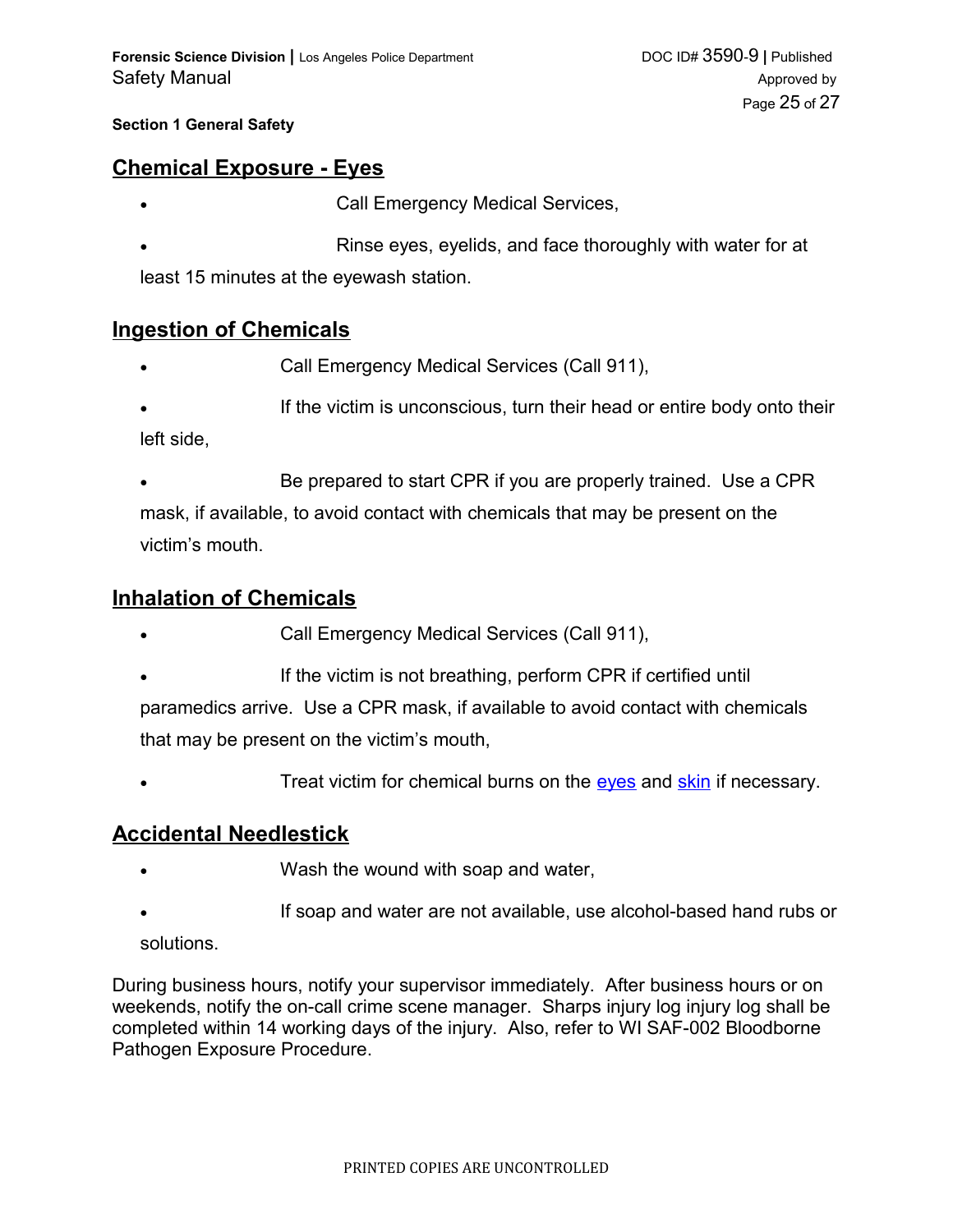# **Fentanyl Exposure**

Exposure can be through ingestion, skin absorption, or inhalation. Symptoms of fentanyl exposure include slow irregular breathing, non-responsiveness, or cardiac arrest. If a person has symptoms of exposure:

 Call Emergency Medical Services (Call 911) and retrieve NARCAN Nasal Spray (located in the Field Accessioning Room, HazChem Room, and the Narcotics Analysis Unit laboratory),

Lay victim on their back,

 Administer NARCAN Nasal Spray as indicated in the instructions provided inside the box,

 Move the victim on their side (recovery position) after giving NARCAN Nasal Spray,

 Observe victim closely. If victim does not wake up or respond to voice instructions, or is not breathing normally, an additional dose of NARCAN Nasal Spray can be given by following the instructions provided inside the box.

# **1.10 Training**

Safety training shall be completed upon initial assignment to the Criminalistics Laboratory. The safety training includes bloodborne pathogen training upon initial assignment and annually where occupational exposure takes place. Heat Illness Prevention Program training will be provided for employees who work outdoors, indoors where temperatures exceed 95 degrees F, and to employees who are required to wear or perform work in a full-body personal protective suit. Additional training shall be required when substantial changes to the Laboratory Safety Manual are made, or when necessary based on safety deemed related incidents.

# **1.11 Records**

# **1 Medical and Occupational Exposure Records**

All employee records relating to employee exposure to bloodborne pathogens, hepatitis B vaccinations, results of examinations, and medical testing, are maintained by LAPD – Personnel Division, Medical Liaison Section in compliance with California Code of Regulations, Title 8, Section 3204 – Access to Employee Exposure and Medical Records.